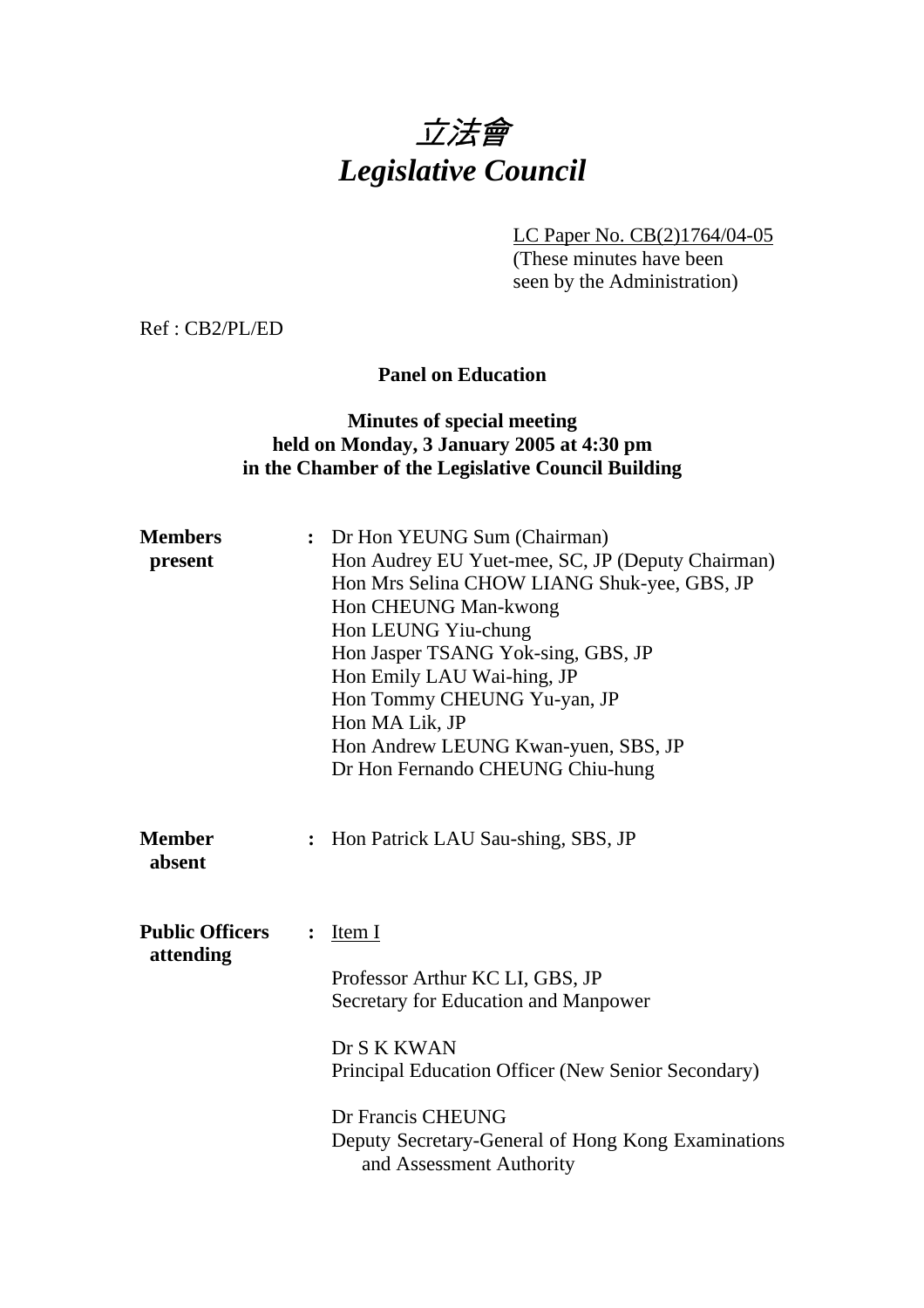Mr Michael STONE, JP Secretary-General, University Grants Committee

*Resource Persons* 

City University of Hong Kong

Mrs Mary Rose CHU Head of Academic Regulations and Records Office

Mr Gabriel CHAN Director of Finance

Hong Kong Baptist University

Dr Robert LAM Academic Registrar

Mr Alex SHUEN Director of Finance

Lingnan University

Mr MUI Lok-wood Registrar

The Chinese University of Hong Kong

Mr LEE Shu-wing Deputy Registrar

Mr Terence CHAN Bursar

The Hong Kong Institute of Education

Mr Norman NGAI Vice President (Resources & Administrative Services)

Dr SO Kwok-sang Registrar

The Hong Kong Polytechnic University

Mrs Ada CHAN Senior Assistant Academic Secretary, Academic Secretariat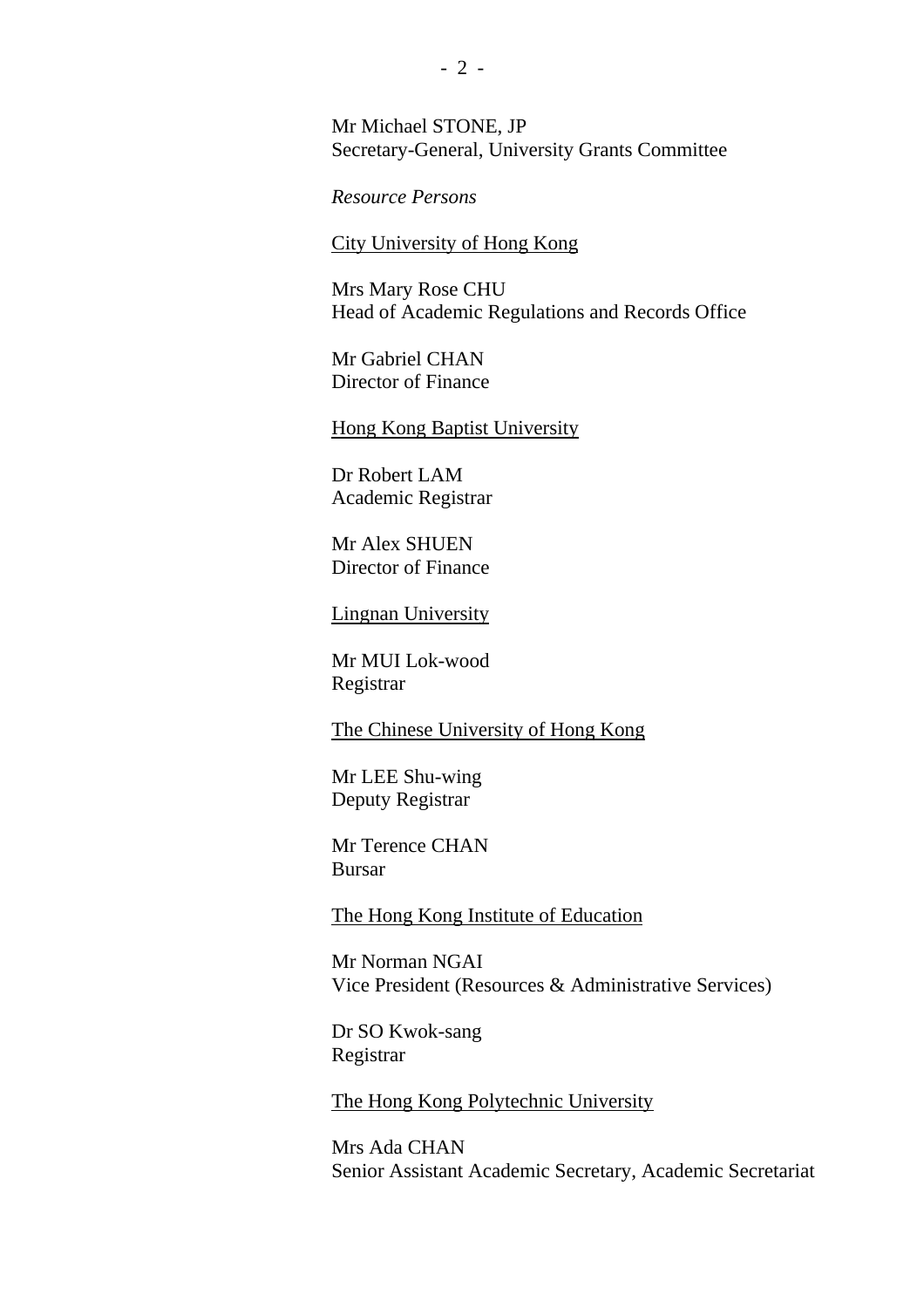Mr Chris C MONG Associate Vice President and Director of Finance

The Hong Kong University of Science & Technology

Professor Peter DOBSON Associate Vice-President for Academic Affairs

Mr Philip WONG Director of Finance

The University of Hong Kong

Mr Henry W K WAI Registrar

Mr Philip B L LAM Director of Finance

## Item II

Professor Arthur K C LI, GBS, JP Secretary for Education and Manpower

Ms Irene YOUNG Principal Assistant Secretary for Education and Manpower (Higher Education)

Mr Michael STONE, JP Secretary-General, University Grants Committee

**Attendance by :** Item I  **invitation** 

The Federation of the Hong Kong Higher Education Staff Associations

Mr CHAN Chi-wai Vice-Chairman

Academic Staff Association, The University of Hong Kong

Mr A T YEUNG Executive Committee Member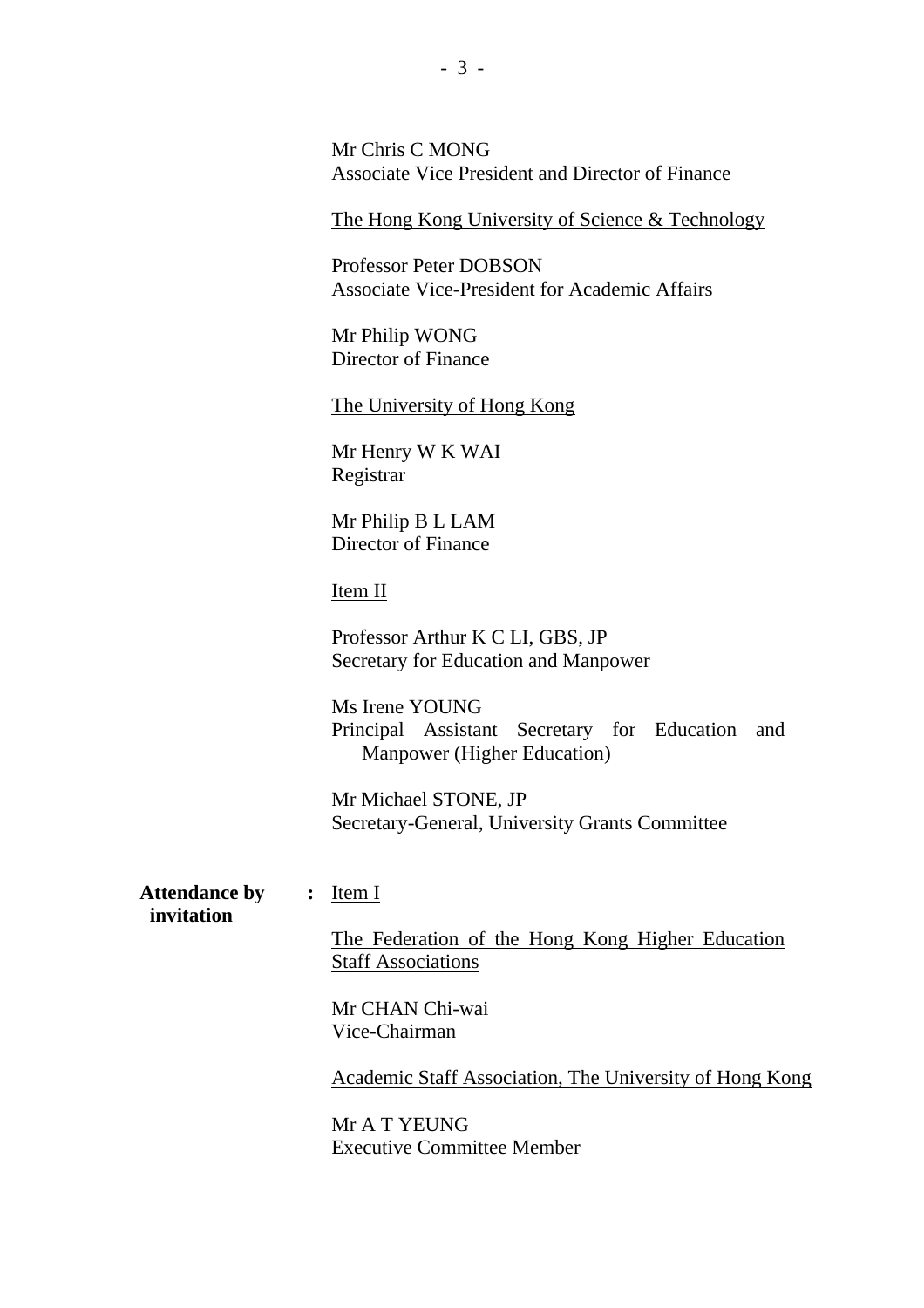### University of Hong Kong Employees Union

Mr CHU Kee-tung Chairman

The Chinese University of Hong Kong Employees General Union

Miss NG Hiu-chun President

The Teachers' Association of The Chinese University of Hong Kong

Professor WONG Chi-sum Professor

City University of Hong Kong Staff Association

Mr FUNG Wai-wah Treasurer

Hong Kong Federation of Students

Mr LO Wai-ming Member

Hong Kong Youth & Tertiary Students Association

Miss Joe LO Hin-kwan Vice-President

Hong Kong Professional Teachers' Union

Mr Eddie SHEE Shing-chung Director of Rights & Complaints Department

Hong Kong Federation of Education Workers

Miss WONG Lap-yan Secretary

Hong Kong Special Schools Council

Dr Simon LEUNG Chairman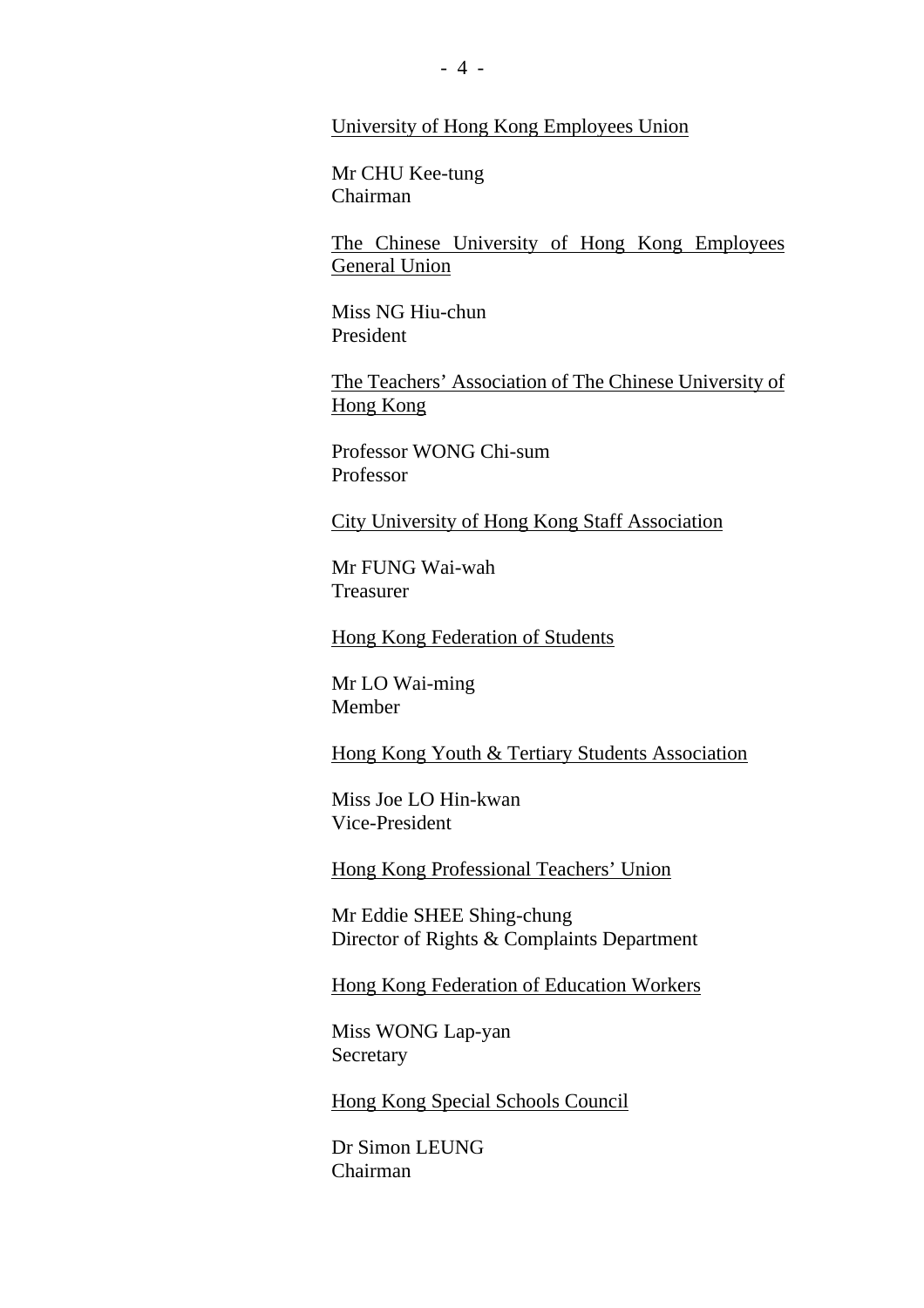Grant Schools Council

Mr George TAM Siu-ping Chairman

Hong Kong Private Schools Association

Dr LEUNG Ping-wa Executive Member

Hong Kong Society for Education In Art

Ms WONG So-lan Research and Development

The Alliance for Small-class Learning and Teaching to Promote Quality Education

Mr WONG Hak-lim Member

Shatin District Secondary School Heads Association

Mr LAI Nai-pang Chairman

Kowloon City District School Principals' Liaison Committee

Ms CHAN Yuen-sheung Vice-Chairman

The Joint Council of Parent-Teacher Associations of the Shatin District

Ms WONG Lai-ching Chairman

Federation of Parent – Teacher Associations of the Central & Western District

Mrs Annie FUNG KI Mui-kuen President

Parents' Alliance on Special Education System

Mrs LEUNG KONG Wai-ying Secretary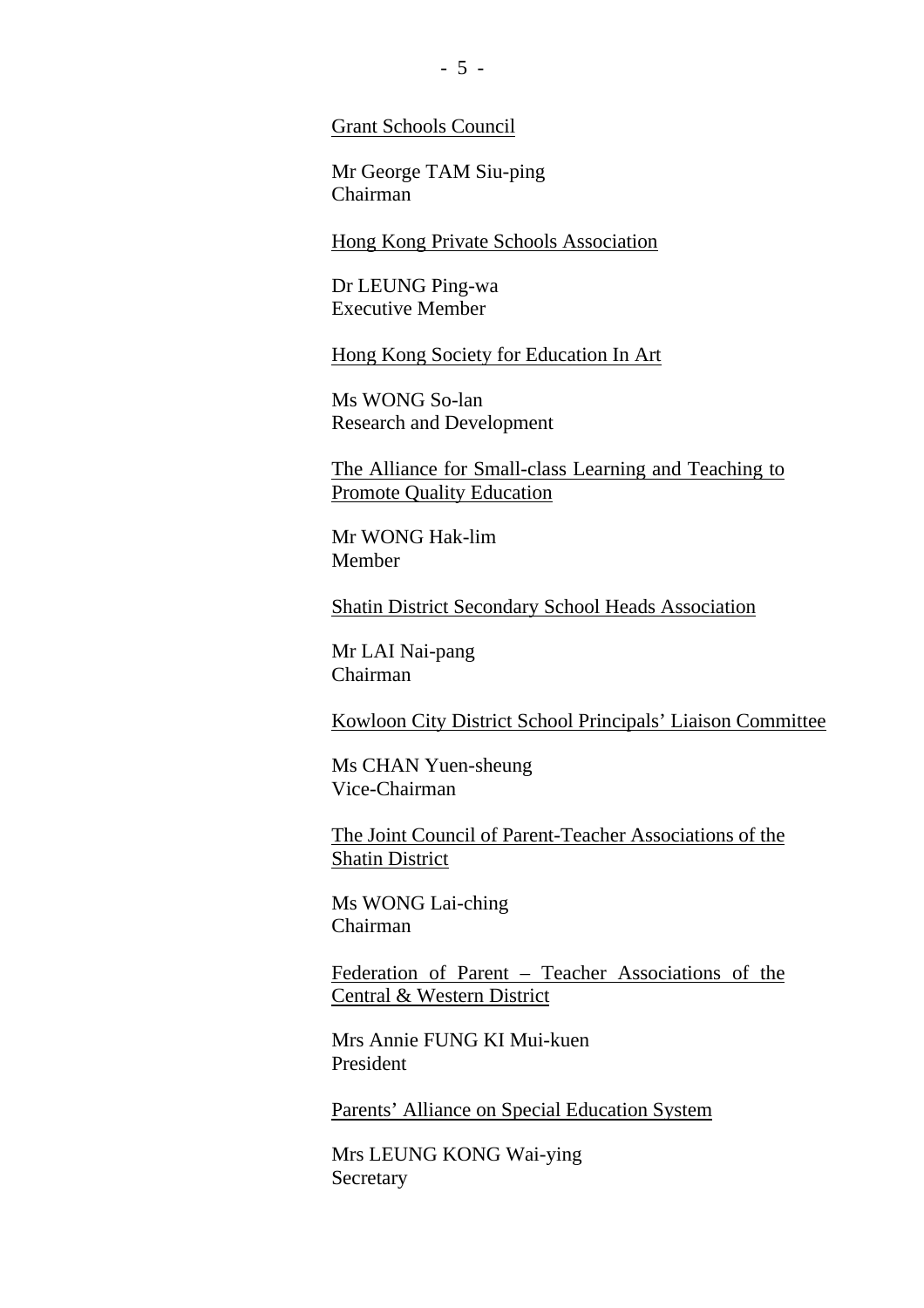|                               | Federation of Parent-Teacher Association, Tai Po District             |
|-------------------------------|-----------------------------------------------------------------------|
|                               | Mr LAM Wai-hong<br>Vice-President                                     |
|                               | <b>Wong Tai Sin District Secondary School Heads Association</b>       |
|                               | Mrs LI MAK Lai-ying<br>Chairperson                                    |
|                               | Non-Academic Staff Association, The University of<br><b>Hong Kong</b> |
|                               | Mr Stephen CHAN Chit-kwai<br>President                                |
| <b>Clerk</b> in<br>attendance | Miss Flora TAI<br>$\ddot{\cdot}$<br>Chief Council Secretary (2)2      |
| <b>Staff</b> in<br>attendance | : Mr Stanley MA<br>Senior Council Secretary (2)6                      |
|                               | Miss Sherman WOO<br>Legislative Assistant (2)2                        |

**I. Reforming the academic structure for senior secondary education and higher education** 

Action

 [Consultation document on "Reforming the academic structure for senior secondary education and higher education – Actions for investing in the future"]

The Chairman welcomed representatives of the Administration and deputations to the meeting.

Teaching Liberal Studies as a core subject in senior secondary curriculum

2. Mr CHEUNG Man-kwong considered that the community at large supported the implementation of a three-year junior and a three-year senior secondary education, linking to a four-year university education (the "3+3+4" structure). He pointed out that many teachers and parents had expressed reservations about the incorporation of Liberal Studies as a core subject in the senior secondary curriculum from the 2008-09 school year. In particular, the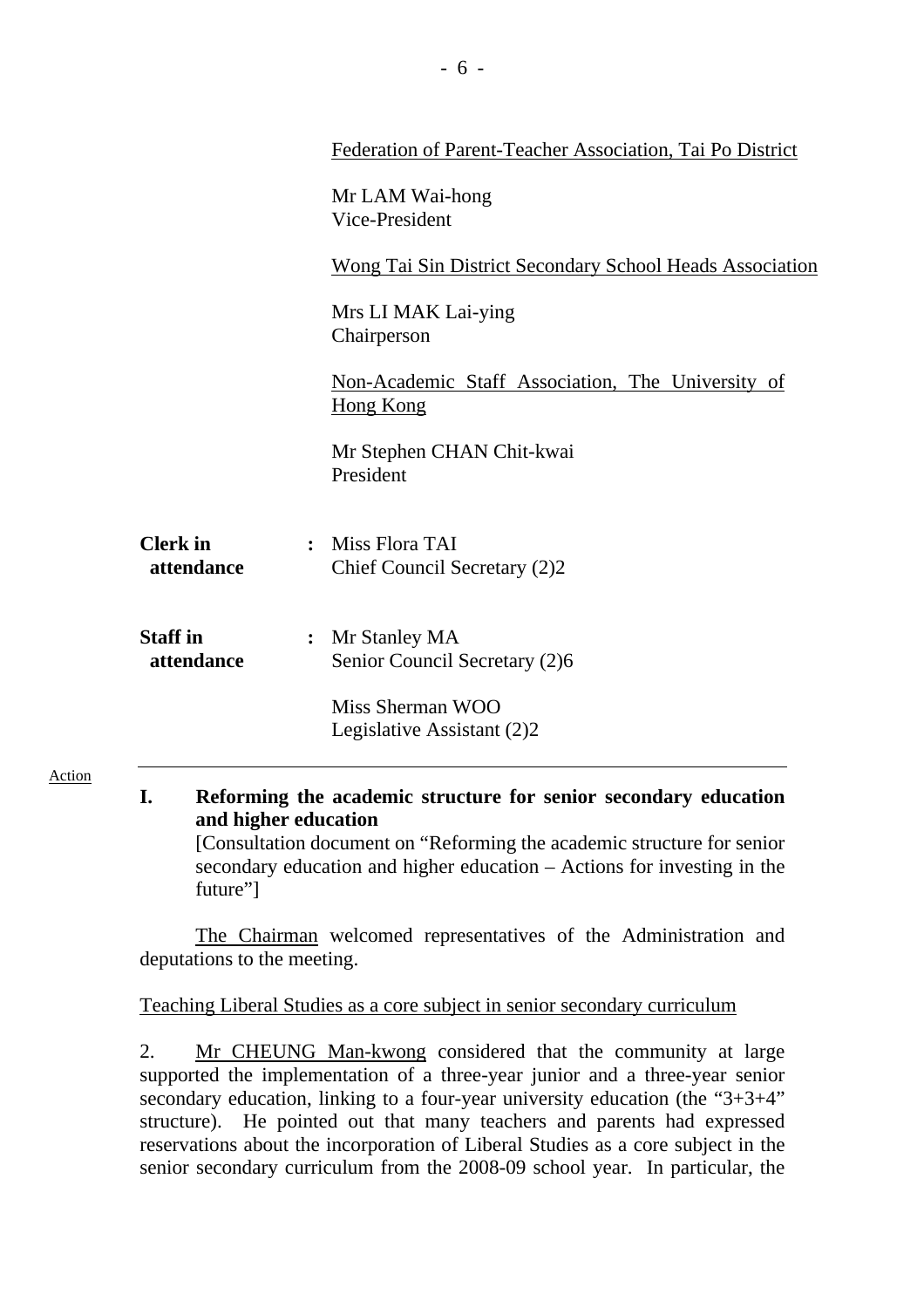school sector had expressed concern about the design of the curriculum, the pedagogies and assessment for teaching Liberal Studies at senior secondary levels. He asked whether the Administration would consider adjusting the timing for incorporating Liberal Studies as a core subject of the new senior secondary curriculum.

3. Secretary for Education and Manpower (SEM) responded that the consultation on the proposed academic structure for senior secondary education and higher education would end on 19 January 2005. The Administration had received diverse views from the stakeholders and members of the public on the proposals in the consultation document entitled "Reforming the Academic Structure for Senior Secondary Education and Higher Education – Actions for Investing in the Future" (the consultation document). The Administration considered that the community as a whole supported the "3+3+4" structure and the introduction of Liberal Studies at senior secondary levels. He acknowledged that there were views opposing the incorporation of Liberal Studies as a core subject at the initial stage of implementing the "3+3+4" structure. He also pointed out that there were dissenting views on the design of the curriculum, the percentage of time allocation and assessment mechanism for Liberal Studies. The Administration would thoroughly consider the views and suggestions collected during the consultation.

4. Mr CHEUNG Man-kwong said that many deputations attending the meeting on 20 December 2004 had expressed reservations about the implementation of Liberal Studies as a core subject from the 2008-09 school year. They had also expressed concern about the provision of sufficient support measures and professional development for teachers to teach Liberal Studies in senior secondary classes, and the establishment of appropriate mechanisms for performance assessment. He asked how the Administration would respond to the strong views of the community on the appropriate timing for including Liberal Studies as a core subject in the new senior secondary curriculum as well as the curriculum design, time allocation and assessment for teaching Liberal Studies in senior secondary classes.

5. SEM responded that the Administration remained open on the timing, curriculum, time allocation and assessment for teaching Liberal Studies as a core subject at senior secondary levels, but pointed out that the new curriculum and assessment mechanisms should be in place when the "3+3+4" structure was implemented. The Administration had consulted school councils and teacher associations before publishing the consultation document, and would continue to consult the education sector on the appropriate timing for implementation of the new academic structure, including the timing for including Liberal Studies as a core subject in the new senior secondary curriculum.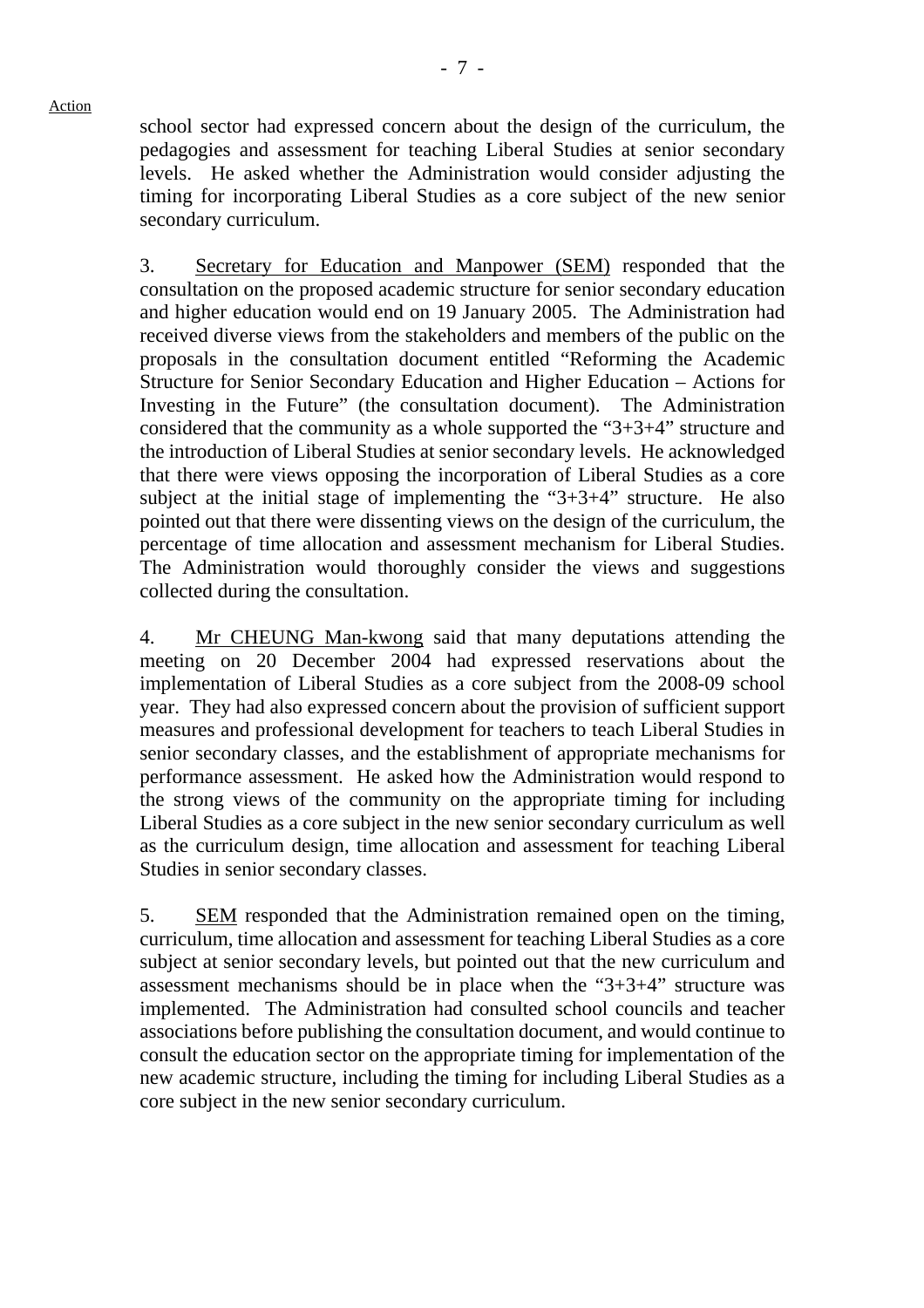Liberal Studies as a compulsory subject for university entrance

6. Referring to some media reports, the Chairman invited resource persons from UGC-funded institutions to clarify whether institutions had decided to incorporate Liberal Studies as a mandatory subject for enrolment in university programmes under the "3+3+4" structure.

7. Secretary-General, University Grants Committee (SG(UGC)) responded that the Heads of University Committee (HUCOM) had expressed support and its intention to incorporate the proposed new core subjects, including Liberal Studies as general admission criteria for university entrance. He stressed that he was not speaking on behalf of UGC-funded institutions on the matter as institutions had autonomy in setting the admission criteria for their programmes. He added that he had the impression that UGC-funded institutions considered Liberal Studies an important programme of study for enhancing whole-person development at the university level, and would welcome the inclusion of the subject as a core subject in the new senior secondary curriculum.

8. Mr CHEUNG Man-kwong considered that there was no need for UGC-funded institutions to announce the incorporation of Liberal Studies as a mandatory subject for enrolment during the consultation period. He said that some heads of institutions considered it necessary to exercise flexibility on the matter. He invited resources persons of UGC-funded institutions to express their views on the timing and method for incorporating Liberal Studies as a mandatory subject for university entrance.

9. Mr Henry WAI of the University of Hong Kong (HKU), Dr Robert LAM of the Baptist University of Hong Kong (BUHK), Mr LEE Shu-wing of the Chinese University of Hong Kong (CUHK), Mr MUI Lok-wood of the Lingnan University, Dr SO Kwok-sang of the Hong Kong Institute of Education (HKIEd), Mrs Ada CHAN of the Hong Kong Polytechnic University (HKPolyU), Professor Peter DOBSON of the Hong Kong University of Science and Technology and Mrs Mary Rose CHU of the City University of Hong Kong responded that institutions in general supported the "3+3+4" structure and the incorporation of Liberal Studies in the new senior secondary curriculum. Members noted that institutions were at different stages of consultation and deliberations about the incorporation of Liberal Studies as a mandatory subject for university entrance. Ms Audrey EU suggested that the Education and Manpower Bureau (EMB) should consult the views of UGC-funded institutions on the matter during the next stage of consultation.

10. Dr Fernando CHEUNG expressed reservations about the incorporation of Liberal Studies as a core subject in the new senior secondary curriculum. He considered that the curriculum of Liberal Studies for senior secondary education should link to the curriculum of Liberal Studies for higher education. Mr LEUNG Yiu-chung expressed a similar concern and asked whether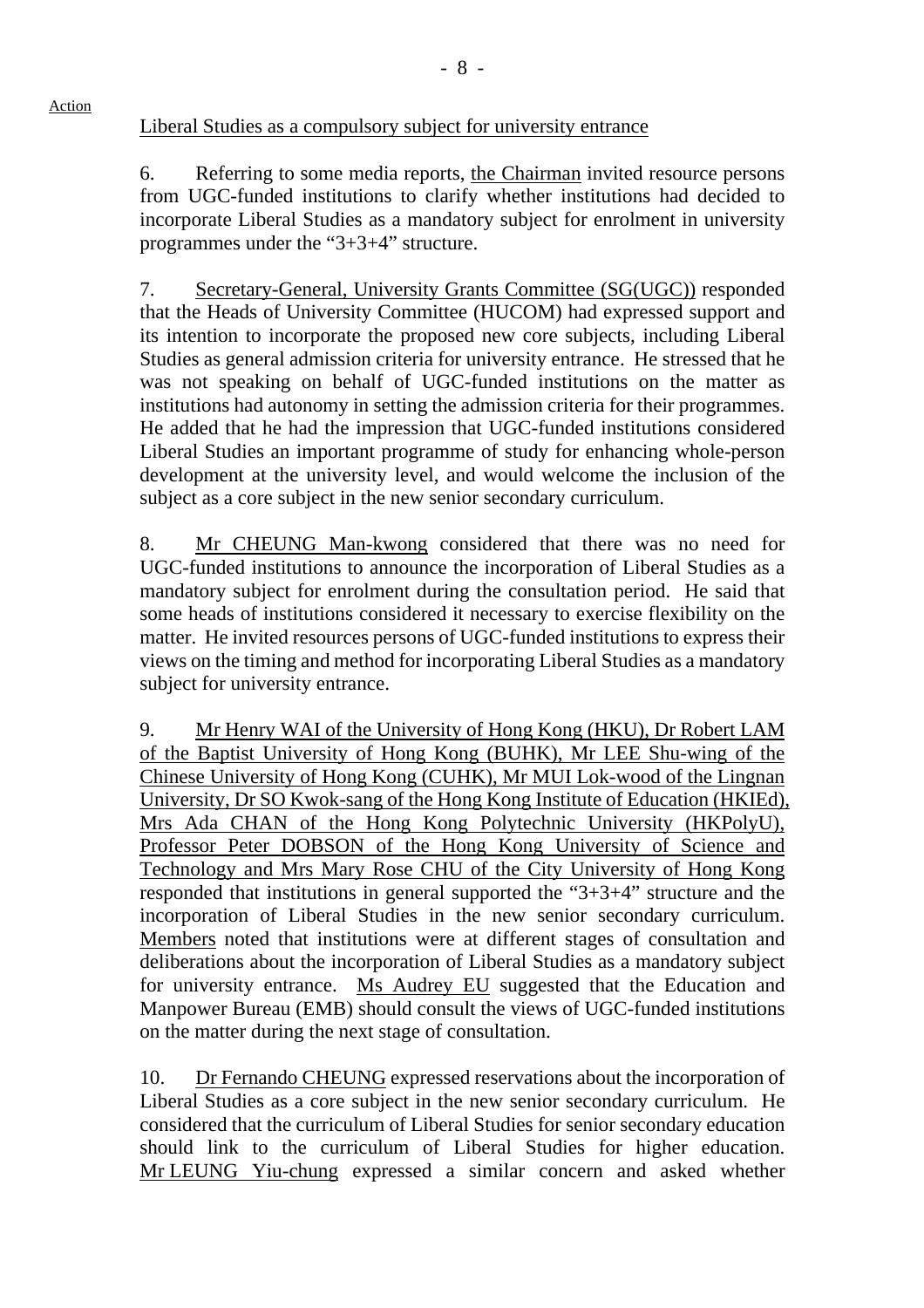UGC-funded institutions would consult parents and schools on the general admission criteria for university entrance, in particular whether Liberal Studies would be a mandatory subject for university entrance.

Action

11. Mr CHEUNG Man-kwong requested UGC-funded institutions to take the lead to exchange views with schools and parents openly on the criteria for university entrance under the new academic structure. He pointed out that schools and parents were most concerned about the admission criteria for university entrance, and in particular whether Liberal Studies would be a mandatory subject for enrolment in the new four-year undergraduate programmes.

12. Dr SO Kwok-sang of HKIEd said that HKIEd had established an advisory committee consisting of school heads and teachers to collect views on the general criteria for admission to its four-year undergraduate programmes. HKIEd aimed to finalise the general admission criteria for approval by the HKIEd Council in mid-2005.

13. Mr LEE Shu-wing of CUHK said that CUHK was examining the criteria for admission to individual programmes under the new higher education system, and in particular the inclusion of Liberal Studies as a mandatory requirement for enrolment. He pointed out that CUHK would consider the curriculum design of Liberal Studies at senior secondary levels in deciding whether the subject should be a mandatory requirement for enrolment.

14. Mr Henry WAI of HKU said that HKU was consulting relevant councils and professional bodies on the design of its general admission criteria. He highlighted that HKU would aim to streamline the admission criteria for different programmes and include students' non-academic performance in consideration of their applications for enrolment.

15. Dr Robert LAM of HKBU and Mrs Ada CHAN of HKPolyU said that their institutions were also consulting relevant professional bodies and the stakeholders in the school sector on student enrolment matters under the new academic structure for higher education. The institutions aimed to finalise their general admission criteria in mid-2005.

16. Mr LEUNG Yiu-chung and Mrs Selina CHOW asked how UGC-funded institutions would consult the stakeholders in the school sector on the incorporation of Liberal Studies as a core subject in the senior secondary curriculum and as a compulsory subject for admission to university programmes under the new academic structure. Mr LEUNG pointed out that teachers and parents considered that the incorporation of Liberal Studies as a core subject in the new senior secondary curriculum should be implemented when appropriate support measures were in place.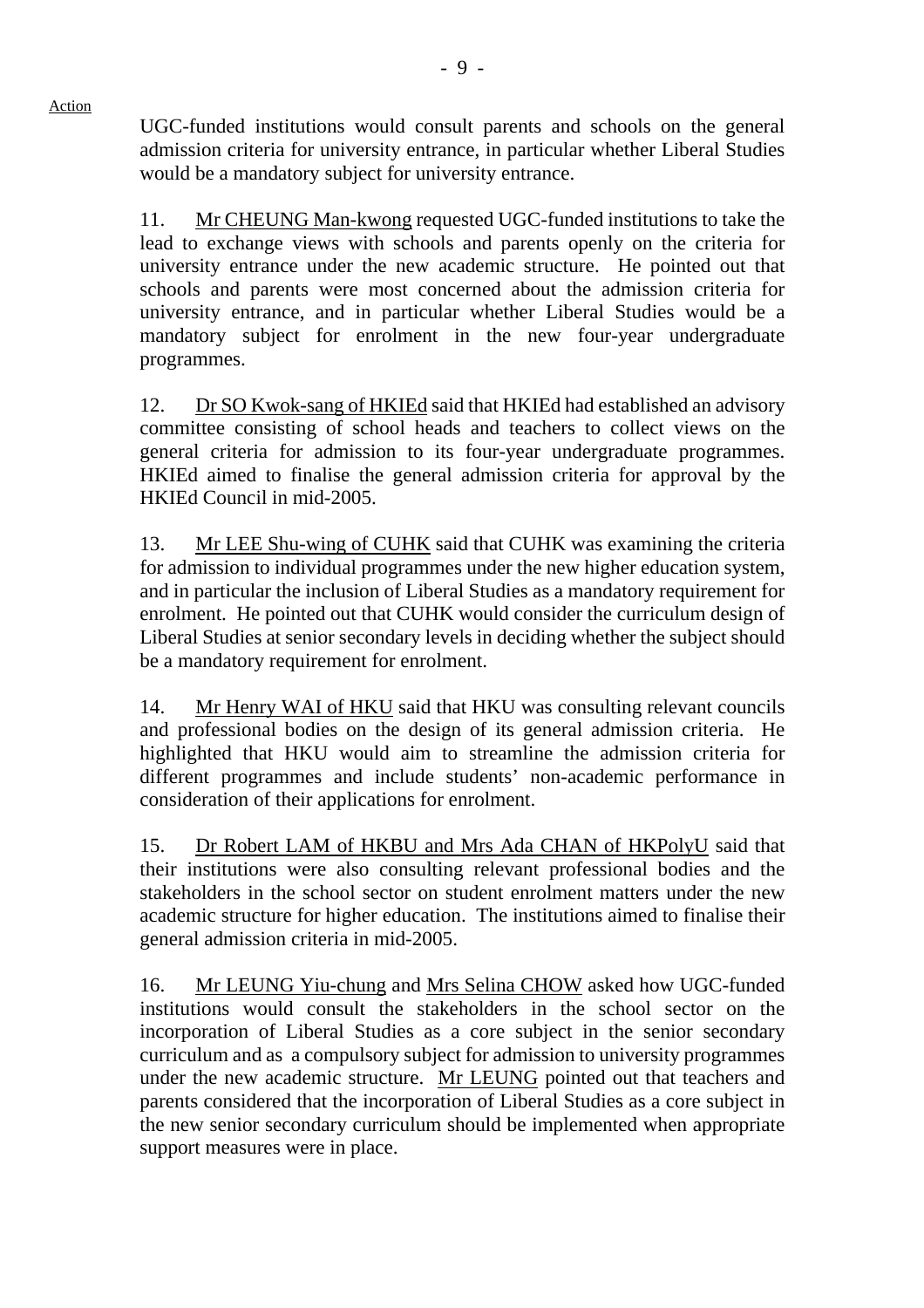17. Mr LEE Shu-wing of CUHK responded that institutions would consider the views of the stakeholders in the school sector in setting their general admission criteria for university entrance. He added that institutions providing teacher education programmes would collaborate with the school sector in the design of the curriculum and professional development of teachers for teaching Liberal Studies at senior secondary levels.

18. SG(UGC) supplemented that HUCOM had issued two press releases early in the consultation process on its intention to incorporate the proposed new core subjects, including Liberal Studies, as general admission criteria for university entrance under the "3+3+4' structure. He considered that the response of the resources persons of UGC-funded institutions at the meeting had reflected such intention.

19. Responding to the Chairman, SEM said that the Administration had set up a working group to discuss with the UGC sector on the general admission criteria for university entrance. He envisaged that UGC-funded institutions would be able to announce their admission criteria in mid-2005.

## Consultation and implementation

20. Ms Audrey EU said that parents with children currently at primary five (P5) and primary six (P6) were particularly concerned about the impact of the "3+3+4" structure on education. However, the consultation document did not provide sufficient details such as the criteria for university admission and the choice of subjects offered by secondary schools under the new academic structure. She considered it difficult for parents to comment on the broad proposals in the consultation document. She asked whether the Administration would solicit the views of parents on the new academic structure by way of publishing the detailed proposals for further consultation at a later stage.

21. SEM responded that the current round of consultation aimed to establish community consensus on the implementation of the "3+3+4" structure and the major proposals in the consultation document, and had set out the design blueprint, the timetable and financial implications for the implementation of the new academic structure. Subject to the support of the community as a whole, the Administration would set out the detailed proposals on curriculum and assessment framework for further consultation.

22. The Chairman advised that given the support of the community to implement the "3+3"4" structure, the Administration should set out the objectives of the reform in academic structure and the strategies for implementing the reform proposals to achieve the expected outcomes. He pointed out that HKIEd was concerned about the development of sufficient qualified teachers to teach Liberal Studies at senior secondary levels, and the UGC-funded institutions had not finalised their admission requirements for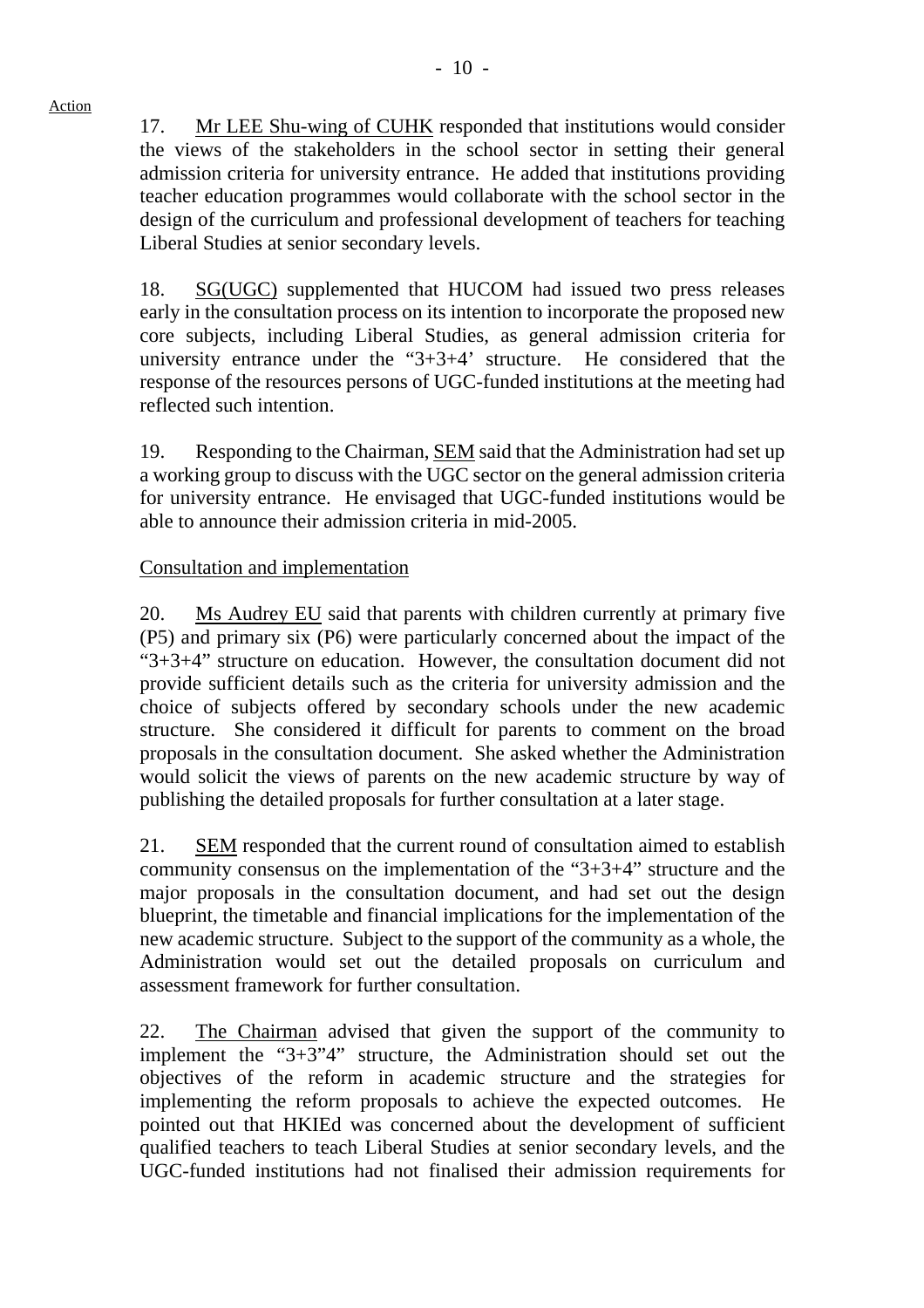student enrolment.

Action

23. SEM responded that there were diverse views on the implementation of the proposals in the consultation document. He pointed out that some Heads of UGC-funded institutions considered it appropriate to implement the "3+3+4" structure before the 2008-09 school year, while some school principals and teachers preferred more time for preparation. Teachers of Liberal Studies held a strong view that Liberal Studies should be taught as a core subject and students' learning outcome on the subject should be assessed the same as other subjects in the curriculum. The Administration would have to consider the different views of the stakeholders and make appropriate decisions for implementation of the new academic structure.

24. Ms Audrey EU and Mr LEUNG Yiu-chung requested EMB to set out the detailed plans and arrangements for implementing the major proposals in the document for further consultation such as the curriculum and support for teaching Liberal Studies, the design of the assessment mechanism, and the provision of special education under the "3+3+4" structure. Dr Fernando CHEUNG added that the document for the next round of consultation should set out the principles on the provision of special education under the "3+3+4" structure.

25. SEM responded that EMB would solicit the views of the special education sector on provision of special education under the "3+3+4" structure. He highlighted that in principle, children with special educational needs should enjoy a six-year secondary education as their counterparts in ordinary schools. EMB would exchange views with the special education sector on provision of special education and integrated education for children with different types of educational needs or disabilities in the document for further consultation.

26. Mr LEUNG Yiu-chung asked how EMB would conduct the consultation and decide the adoption of the proposals in the consultation document in the face of the diverse views of stakeholders. He considered that EMB should provide a detailed reform blueprint and timetable for implementing the "3+3+4" structure so that secondary schools and teachers could prepare their school-based curriculum and plan the professional development for their teachers.

27. SEM responded that the consultation document had presented a blueprint for implementation of the "3+3+4" structure, and all members of the public could give their views on the proposals in the consultation document by way of sending electronic mails or written submissions to EMB. SEM said that he and staff of EMB had proactively solicited the views of the stakeholders since the start of the consultation exercise. He added that the Administration would set out the support measures and the arrangements for implementing the "3+3+4" structure in the report.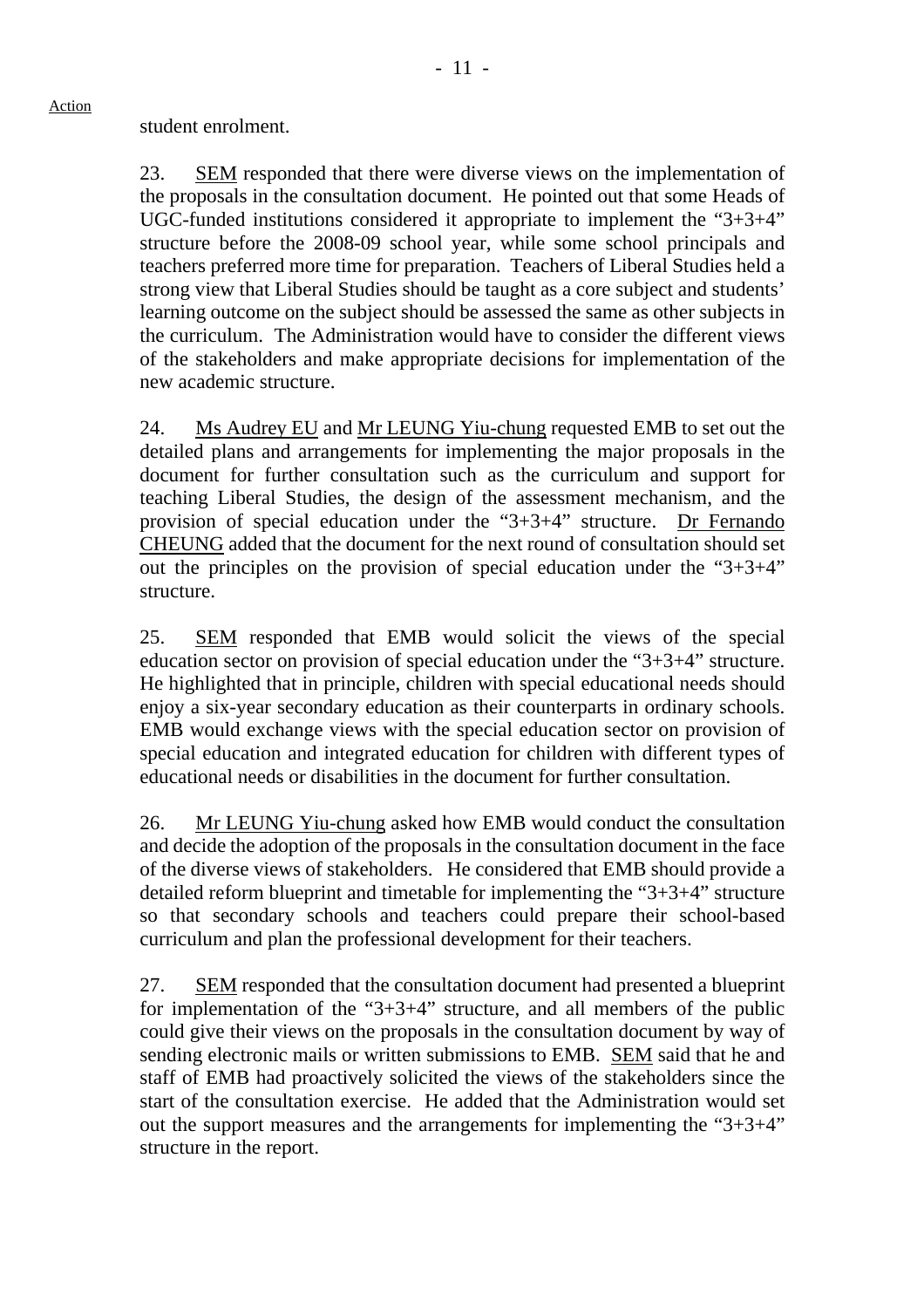28. Mr LEUNG Yiu-chung asked how the Administration would improve the transparency and acceptability of its decisions on controversial issues in the consultation document. SEM responded that the Administration would state the different views of the stakeholders in the report.

29. Mr LEUNG Kwan-yuen considered that the community in general supported the " $3+3+4$ " structure. He pointed out that some stakeholders were concerned about the provision of adequate support for implementation. He asked how the Administration would collaborate with the stakeholders with different views and concerns to speed up the implementation of new academic structure. SEM responded that the Administration would continue to listen to the views of the community on the "3+3+4" structure and start the preparation work for implementation as soon as the community had reached a consensus.

30. Mr CHEUNG Man-kwong considered that comprehensive planning was essential for successful implementation of the "3+3+4' structure. He considered that the Administration should reflect on the experience gained from implementing education reforms, and plan the necessary support and measures to facilitate implementation. He advised the Administration to make effective use of the second round of consultation to collect more views and suggestions on the implementation of the new academic structure.

31. Ms Audrey EU asked when the Administration would publish the document for the next round of consultation, which should incorporate the detailed proposals on the curriculum framework and interfaces between the different stages of education including the general admission criteria for university entrance and the provision of special education for children with special educational needs.

32. SEM responded that the Administration would take a few months to analyse the views and suggestions collected in the consultation, and work out the new curriculum framework and assessment mechanisms for further consultation. He envisaged that the document for the next round of consultation would be available in mid-2005. He added that the Administration would start the necessary planning and preparation works for implementing the new academic structure, including the submission of related financial proposals to the Finance Committee for funding approval whilst the second round of consultation on curriculum and assessment framework was in progress.

# Pathways to university education

33. Dr Fernando CHEUNG asked about the proportion of secondary school graduates who would have access to university education under the new academic structure. He pointed out that at present, there were some 20 000 self-financing sub-degree places in the market, but only 800 subvented second-year undergraduate programme places for enrolment of sub-degree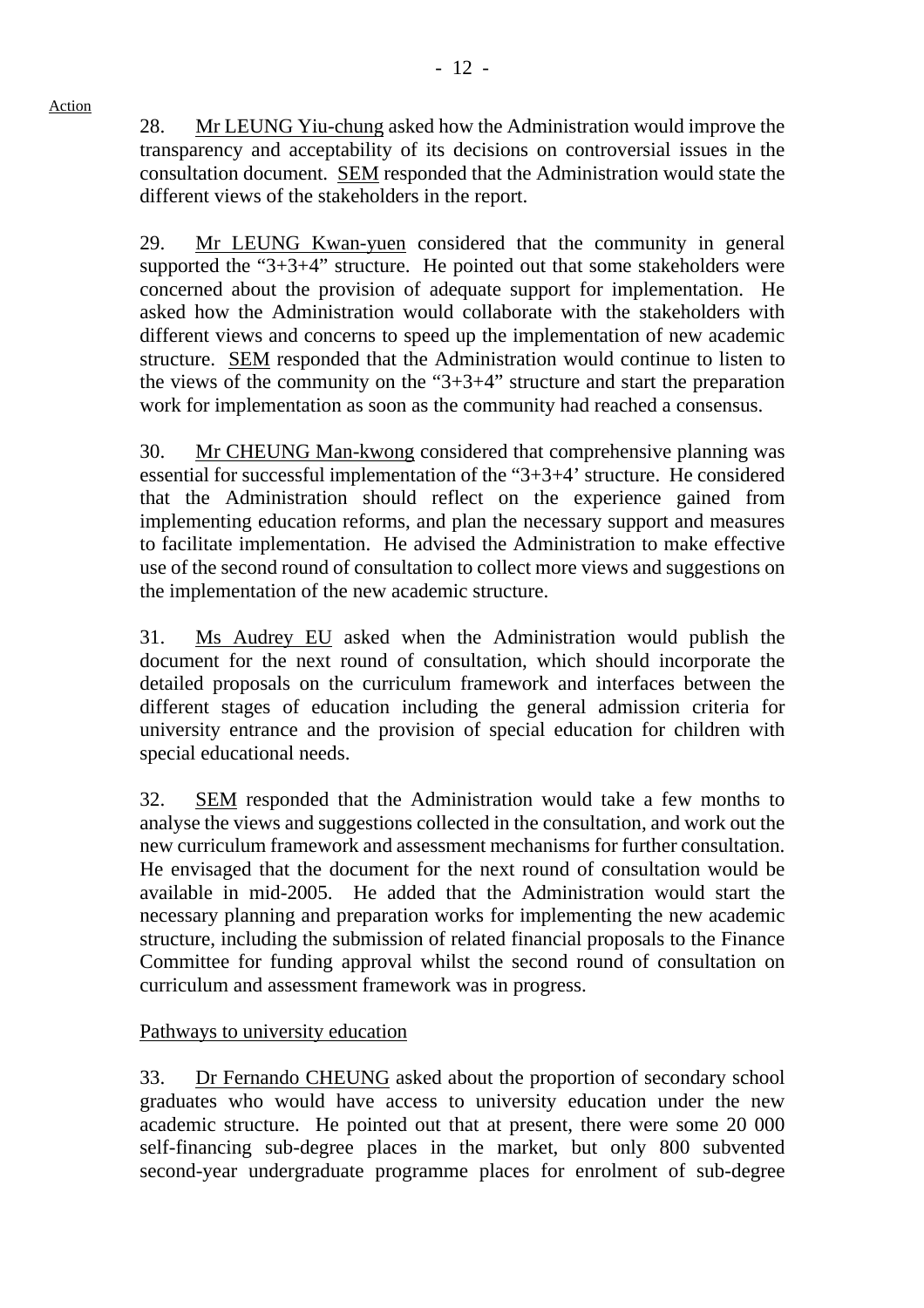holders. He considered that the new academic structure should provide different pathways for sub-degree programme graduates to access university education.

34. SEM explained that the current senior secondary curriculum was designed to prepare students for enrolment in university programmes, but the fact was that only 18% of the secondary school graduates would have access to university education. SEM pointed out that not all students had an interest and the academic abilities to undertake an undergraduate study, and that many brilliant and successful people in the community were not university graduates.

35. SEM further said that the incorporation of career-oriented studies in the new curriculum framework would enable students who were less academically inclined to develop their potentials in the light of their needs, aptitudes and interests. He added that under the new senior secondary curriculum, students would be expected to take four core subjects and two to three elective subjects which could include one or more career-oriented studies. In addition, students would be arranged to participate in structured learning activities organised by schools within and outside the classrooms in order to achieve the non-academic goals of the curriculum for whole-person development.

36. Dr Fernando CHEUNG considered that under the new senior secondary curriculum, different pathways should be made available for students who were less successful in academic studies at junior secondary levels to access university education. He pointed out that parents expected their children to receive university education, and the new academic structure should provide students of different aspirations, interests, aptitudes and abilities with such access.

37. SEM agreed that parents expected their children to receive university education, but pointed out that students who were less academically inclined might not enjoy learning under a four-year university programme. Responding to the Chairman, SEM said that the current policy was to enable 18% of the population within the 17 to 20 age cohort to enrol in first-year-first-degree programmes in UGC-funded tertiary institutions and 60% of secondary school leavers to have access to post-secondary education. Dr Fernando CHEUNG remarked that compared with other advanced cities, the policy of providing 18% of the student population with access to university education was unsatisfactory.

Implications of the proposed revision of teacher-to-class ratios

38. Mr CHEUNG Man-kwong said that the secondary school sector was concerned about whether implementation of the proposed revision of teacher-to-class ratios for implementation of the "3+3+4" system would bring about surplus teachers in secondary schools. He pointed out that according to the survey conducted by the Subsidised Secondary School Council [LC Paper No. CB(2)481/04-05(06)] and the Grant Schools Council, some 170 aided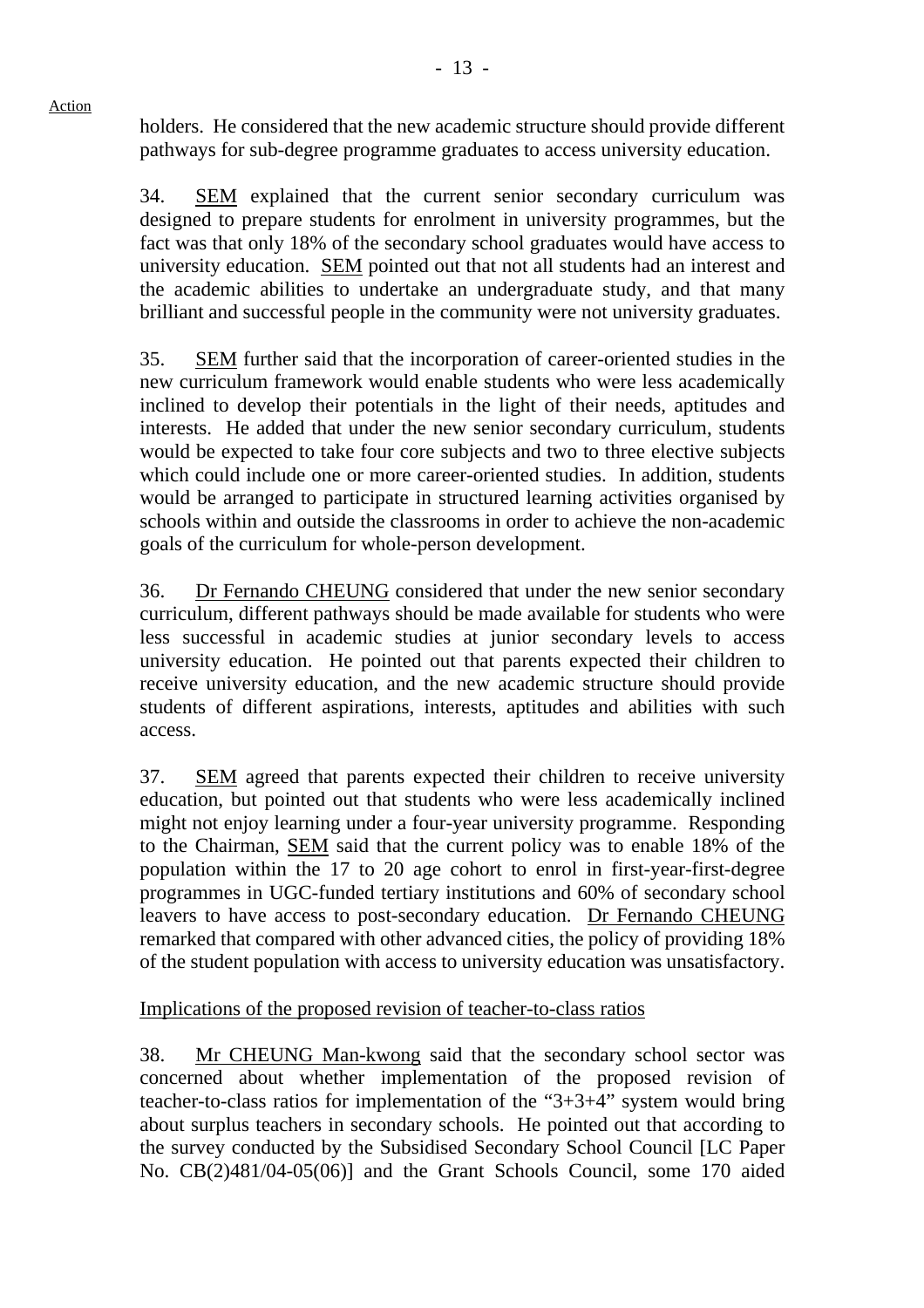secondary schools and 22 grant schools would have surplus teachers after implementation of the new academic structure. Mr CHEUNG said that he shared the view of the Hong Kong Federation of Education Workers [LC Paper No. CB(2)422/04-05(03)] that the Administration should assure schools that implementation of the "3+3+4" structure would not bring about a reduction in teaching posts in each secondary school.

39. SEM responded that implementation of the "3+3+4" structure would not bring about surplus teachers in secondary schools, and around 1 200 additional teachers would be required during the "double-cohort" year. The Administration estimated that some 80% secondary schools would need additional teachers and only about 20% secondary schools would have surplus staff in the "double cohort" year. The Administration was well aware of the need to provide transitional arrangements for schools to move smoothly to the " $3+3+4$ " system, and had proposed to allow schools to operate with a higher teacher establishment than its entitlement for a transition period of five years to phase out the surplus teachers by natural wastage.

40. Mr CHEUNG Man-kwong pointed out that the number of surplus teachers in individual schools was reckoned by experienced teachers on the basis of the proposed revised teacher-to-class ratios and should reflect the staffing situation in secondary schools after the implementation of the "3+3+4" structure. Mr CHEUNG requested the Administration to liaise with the secondary school sector on the necessary arrangements to resolve the problem.

41. At the invitation of the Chairman, Mr George TAM of the Grant Schools Council said that after the "double-cohort" year, most secondary schools, in particular schools adopting English as the medium of instruction, would have surplus teachers under the new academic structure. He added that EMB had agreed to discuss with the Grant Schools Council on the arrangements to resolve the problem shortly. He expressed confidence that EMB would propose appropriate arrangements to ensure that no teachers would be made redundant after the implementation of the new academic structure.

42. SEM responded that after the "double cohort" year, the Administration would review the manpower situation in the school sector during the five-year transition period.

43. Mr CHEUNG Man-kwong requested the Administration to estimate the number of surplus teachers arising from full implementation of the new academic structure and propose appropriate remedies. He considered that implementation of small class teaching in secondary schools would be an effective policy to reduce surplus teachers in secondary schools. He suggested that the Administration should keep the teaching workforce informed of the situation in order to maintain a motivated teaching workforce for implementing the new academic structure.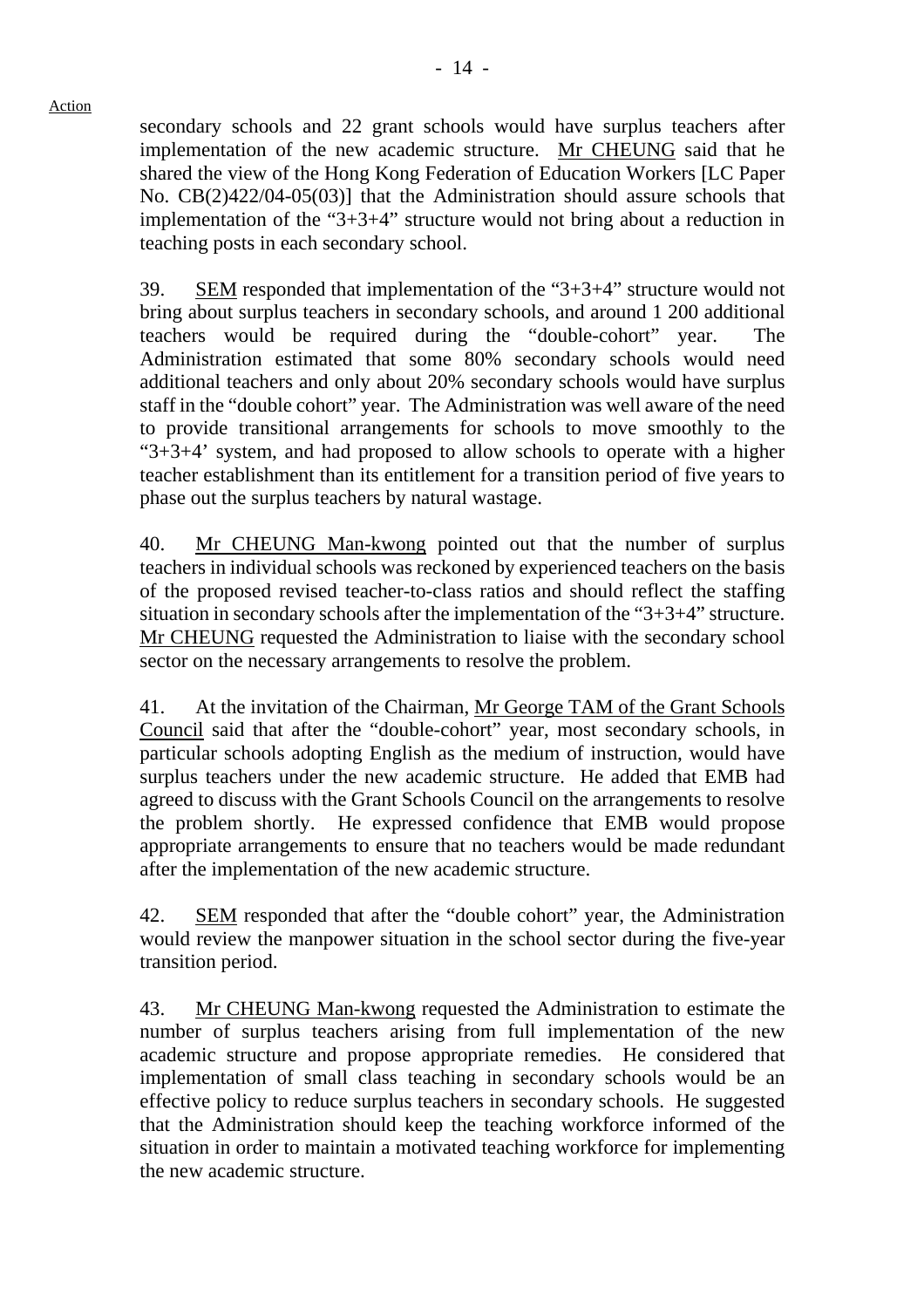## Career-oriented studies

44. Dr Fernando CHEUNG asked whether the provision of career-oriented studies under the new senior secondary curriculum would affect the long-term operation of Project Yi Jin (PYJ). He also asked whether PYJ graduates were qualified for enrolment in sub-degree programmes and subsequently have access to university education.

45. SEM replied that PYJ was launched in October 2000 as a bridging programme to provide an alternative route and to expand the continuing education opportunities for secondary school leavers and adult learners. It aimed to upgrade students' knowledge through combining academic and practical skills training with emphasis on biliteracy, trilingualism and information technology application. Graduates of PYI would be awarded a full certificate which was equivalent to five passes in the Hong Kong Certificate of Education Examination (HKCEE) and could further their studies in the member institutions of the Federation for Continuing Education in Tertiary Institution. After a review of PYJ in the last quarter of 2004 which showed that PYJ had performed an effective role of providing an alternative education pathway for low achievers in HKCEE, the Administration would seek fund to continue the operation of PYJ for three more academic years.

46. Mrs Selina CHOW considered that the long term future of PYJ would have to be reviewed in the light of the proposed reform of the academic structure for senior secondary education and higher education which incorporated the provision of career-oriented studies in the senior secondary curriculum. She pointed out that there would be a wide range of career-related programmes operated by different providers at different locations. She asked whether and how students would be provided with sufficient places in career-oriented studies under the new senior secondary structure.

47. SEM responded that the Administration would plan the provision of career-oriented studies under the "3+3+4" structure in a co-ordinated manner. He pointed out that starting from the 2003-04 school year, a total of 12 career-oriented studies relating to different trades had been operating in senior secondary schools to offer choices and diversities in the curriculum. Students might select career-oriented studies as alternatives to the elective subjects in the light of their particular needs, aptitudes and interests. As regards the locations of classes, students might join the programmes offered by the Hong Kong Institute of Vocational Education (IVE) or Caritas. Alternatively, schools could invite tutors from IVE or Caritas to run the programmes in the school, and assist in training the qualified teachers in the schools to teach career-oriented studies. SEM added that the supply of places in career-oriented studies would be adjusted in the light of students' demand, and schools in the same district might collaborate to provide career-oriented studies for their students.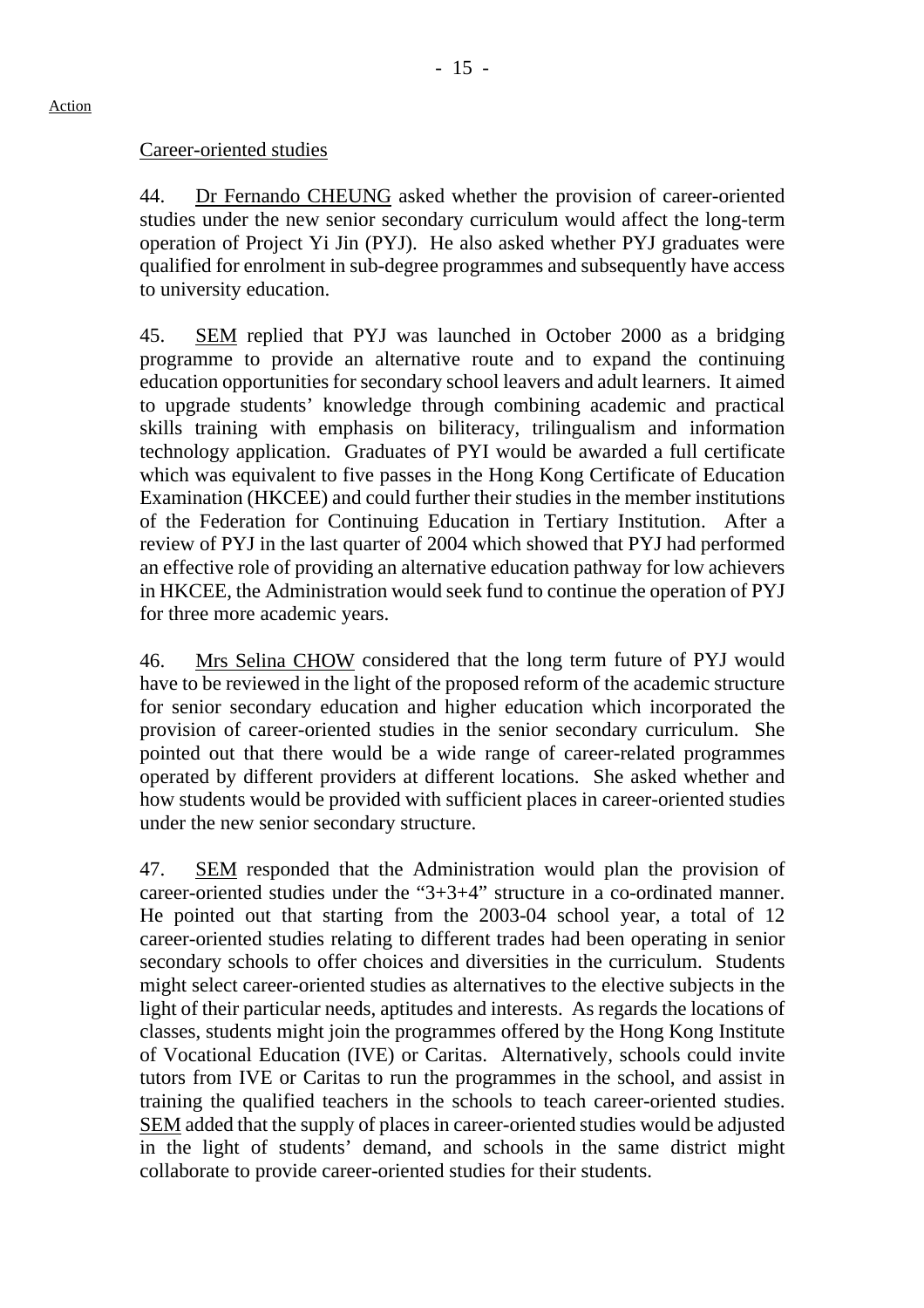# Funding

48. Dr Fernando CHEUNG considered that the proposed increase in tuition fees for senior secondary education and higher education would add substantial financial burden to low-income families and students. He pointed out that the average family income of current undergraduates in HKPolyU was around \$16,000. Dr CHEUNG considered that low-income families could hardly afford the \$200,000 tuition fees for a four-year undergraduate programme.

49. SEM agreed that the proposed increase in university tuition fees would add financial burden to students and their parents, but pointed out that the Administration considered it reasonable for financially capable parents and students to share part of the costs incurred for the provision of higher education. The Administration would explore the feasible ways to improve the student financial assistance schemes and ensure that no students would be deprived of their right to education through lack of means.

50. Ms Audrey EU asked whether the policy commitment to provide the capital and non-recurrent costs of about \$6.7 billion and the recurrent costs of \$1.1 billion for implementation of the "3+3+4" structure would affect the resources allocation for basic education. SEM responded that the additional funding were new commitment and would not affect the resources allocation for basic education. Ms Audrey EU remarked that she anticipated that the savings arising from the declining student population in basic education would be used to implement small class teaching and upgrade teachers' professionalism in the sector.

# Provision of 12-year free education and adult education

51. Dr Fernando CHEUNG said that under the policy on the provision of nine year free basic education, many secondary three students were forced to leave schools at the age of 16 but could not find an employment due to a lack of working experience. He considered that in the face of an increasingly knowledge-based economy, the Administration should provide 12-year free education to all children under the "3+3+4" structure.

52. SEM responded that the Administration had no plan to extend the provision of free education from nine to 12 years at this stage. He pointed out that there were sufficient secondary four (S4) places for junior secondary graduates to continue their secondary studies and at present, about 98.6% of S3 students continue their studies in S4 classes. The remaining 1.4% S3 graduates had decided to discontinue their secondary school studies after completing basic education.

53. Dr Fernando CHEUNG and Mr LEUNG Yiu-chung requested the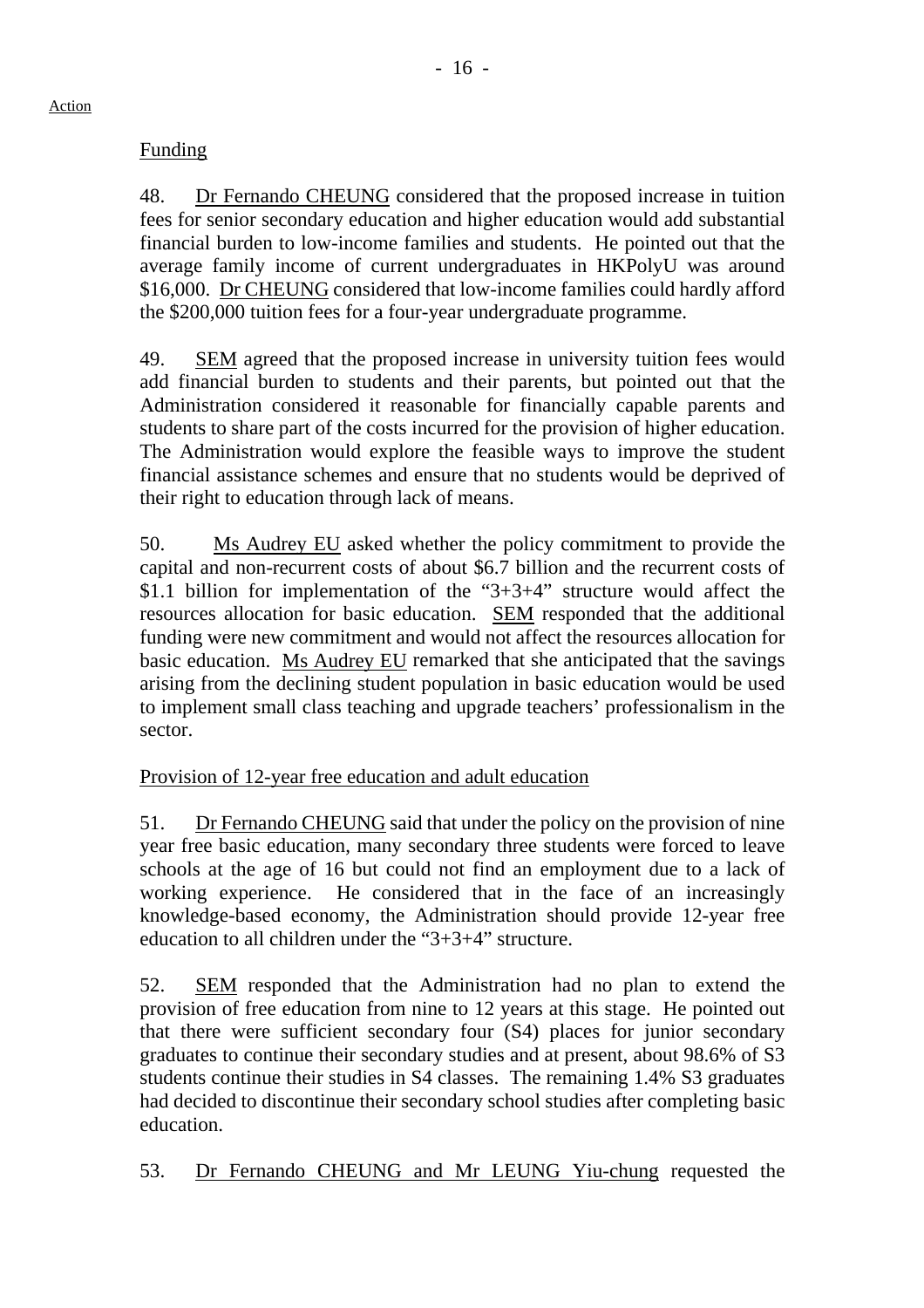Administration to incorporate the provision of adult education under the new academic structure. The Administration noted their request.

**II. Recurrent funding for University Grants Committee-funded institutions in the 2005/06 to 2007/08 triennium**  [File Ref : EMB (MPE) CR 8/2041/03, LC Paper Nos. CB(2)517/04-05(01), CB(2)528/04-05(01) and CB(2)554/04-05(01)]

54. At the invitation of the Chairman, SEM briefed members on the main proposals in the Legislative Council Brief on recurrent funding for University Grants Committee(UGC)-funded institutions in the 2005-06 to 2007-08 triennium [File Ref : EMB (MPE) CR 8/2041/03].

55. The Chairman informed the meeting that the Administration intended to submit its proposal on recurrent funding for UGC-funded institutions in the 2005-08 triennium to the Finance Committee for consideration at its meeting on 14 January 2005. In this connection, the Panel would receive deputations from the higher education sector on the proposed recurrent funding at the special meeting scheduled for 11 January 2005 at 8:30 am. Mr CHEUNG Man-kwong remarked that the Administration should consider postponing the discussion of the funding proposal by the Finance Committee to a later date, in order to allow sufficient time for the Panel to consult UGC-funded institutions, their staff associations and students unions, and concern organisations.

# Recurrent funding for UGC-funded institutions in the 2005-08 triennium

56. Mr CHEUNG Man-kwong requested for a breakdown of the allocations to UGC-funded institutions in respect of the following specific recurrent funding recommendations in the 2005-08 triennium as shown in Annex B of the Legislative Council Brief –

- (a) Earmarked Research Grants;
- (b) Grants for restructuring and collaboration activities;
- (c) Grants for research development activities; and
- (d) Central allocation vote.

57. Secretary General, University Grants Committee (SG(UGC)) explained that around \$505 million was earmarked for allocation of research grants to UGC-funded institutions in each academic year. The Research Grants Council (RGC), working in close partnership with the UGC, would advise and report to the Government through the UGC on the needs of UGC-funded institutions in the field of academic research, including the identification of priority areas.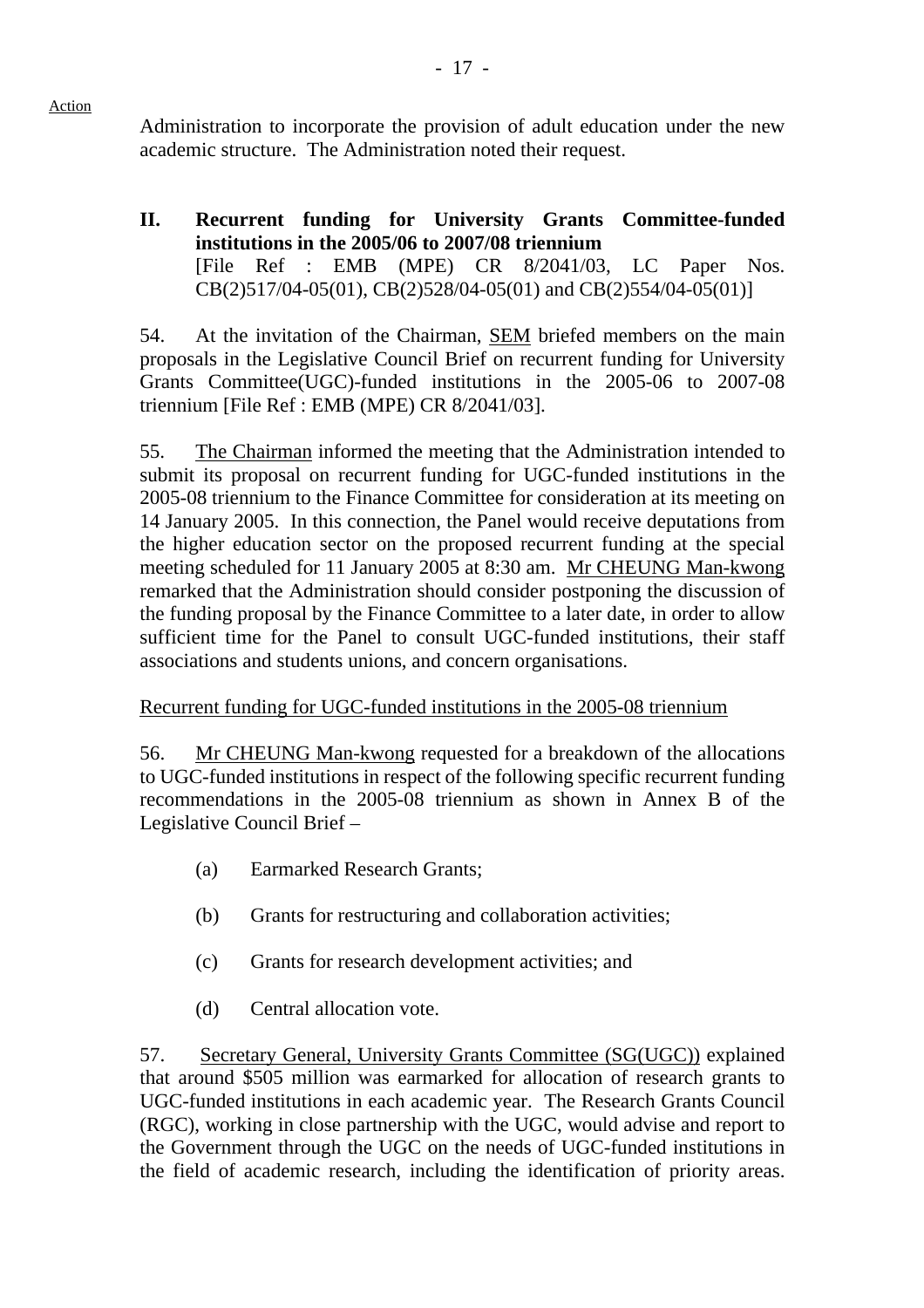RGC would recommend the allocations of the research grants and monitor the implementation of such grants. RGC was assisted by four specialist subject panels comprising of both local and overseas academics in assessing applications for research grants on the basis of peer review. A portion of the earmarked research grants (around 14%) was directly allocated to institutions on the basis of their staff size and other factors relevant to research. The major portion (around 80%) was allocated in response to competing bids for specific project grants from individuals or groups of staff of institutions. Another portion was centrally allocated in response to bids from institutions for major research facilities/equipment or library collections to support collaborative research involving two or more institutions, or group research activities that operated across disciplines and/or normal institutional boundaries.

58. SG(UGC) further explained the Administration's agreement that the savings arising from the withdrawal of subvention from those taught postgraduate programmes which were previously publicly-funded could be retained by UGC to support institutional restructuring and collaborations as advocated in the UGC document entitled "To make a difference, To move with the times". Since research and teaching performance were equally important to the long-term development of higher education, UGC would also provide a total of 450 additional research postgraduate places in the 2005-08 triennium to strengthen research development in Hong Kong. Institutions would be allocated some of the 450 places on a pro-rata basis, and others on the basis of their research performance and the merits of their research proposals. As regards the central allocation vote, a total of 210 million was set aside for needs which might emerge during the triennium.

59. Mr CHEUNG Man-kwong asked why the teaching development and language enhancement grants for UGC-funded institutions in the 2001-04 triennium were not shown in the funding proposal for the 2005-08 triennium.

60. SG(UGC) explained that the teaching development and language enhancement grants were included under the block grant for individual institutions but would be specified in UGC's letter to individual institutions confirming the allocation of recurrent funding for the 2005-08 triennium. He added that the proposed allocations for teaching development and language enhancement in the 2005-08 triennium remained at the levels for the 2001-04 triennium, i.e. an annual allocation of about \$77 million for teaching development and \$33 million for language enhancement and that UGC attached great importance to these activities.

# Funding cut for Hong Kong Institute of Education (HKIEd)

61. Mr CHEUNG Man-kwong said that if the proposed recurrent funding was approved by the Finance Committee, HKIEd would suffer from a reduction of funding from about \$790 million in the 2003-04 to about \$420 million in the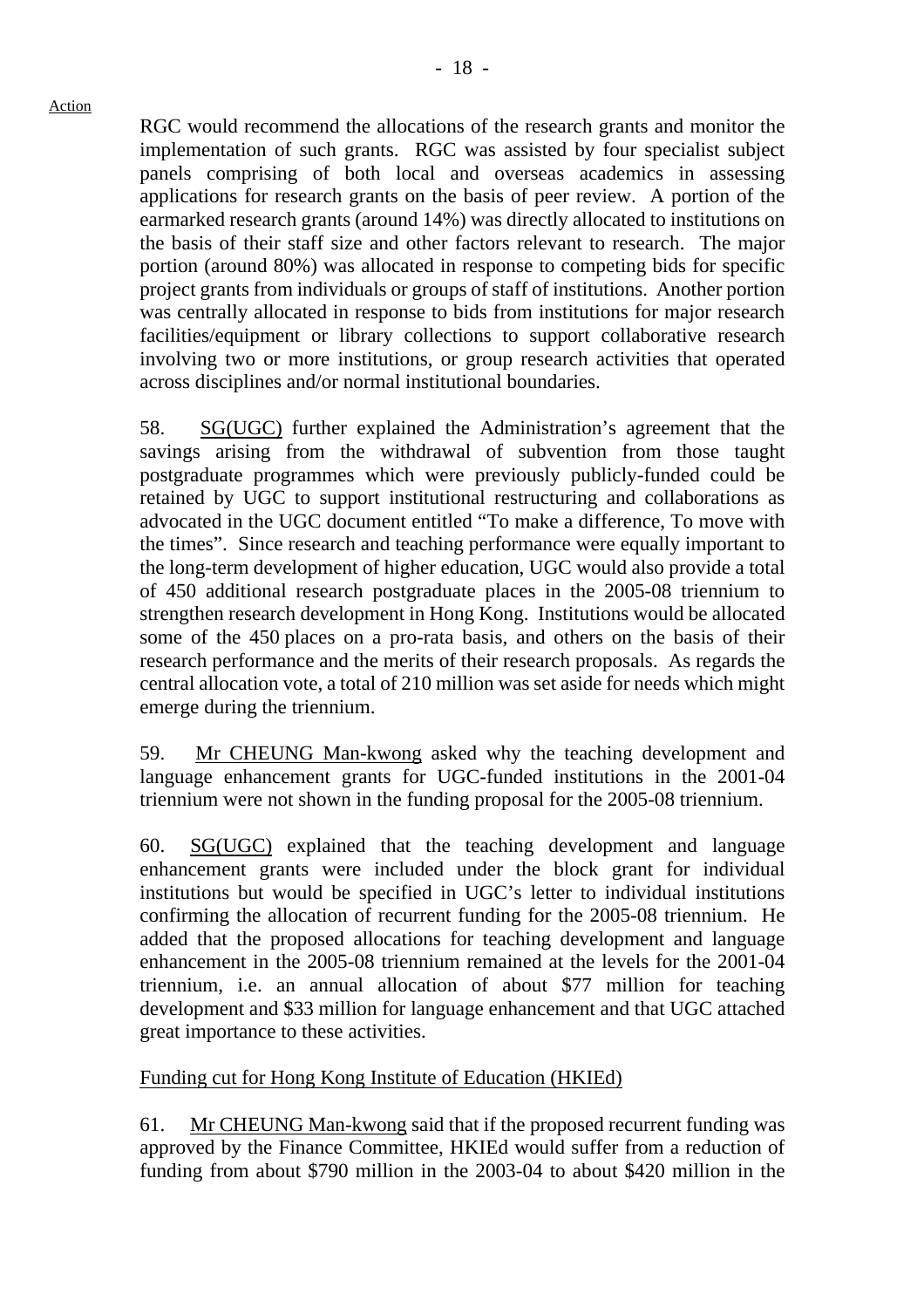2007-08 academic year, i.e. a funding cut of about 47% in five years. He doubted how HKIEd could possibly survive and continue operation under such a substantial reduction of funding. He asked how the Administration would expect HKIEd to operate and develop in the future, or whether the Administration was aimed at achieving a merger of HKIEd with other institutions by way of imposing a 47% funding cut in five years.

62. SG(UGC) responded that the reduction in recurrent funding to HKIEd for the 2005-08 triennium was mainly the result of a reduction in the number of publicly-funded student places, phasing out of front-end loading within the triennium, and replacement of exemption from 10% unit cost reduction in the 1998-2001 triennium by a monotechnic premium. He added that the delivery of 5% efficiency saving in the 2007-08 academic year as well as the residual effect of the 3% civil service pay adjustment effective on 1 January 2005 were common to all UGC-funded institutions.

63. SG(UGC) explained that the provision of teacher education places in the UGC sector was subject to the specific manpower planning requirements of the Administration, which would take into account the current situation of surplus teachers, projected demand for teachers in the light of projected decline in school student population, demands for teachers in specific key learning areas, and anticipated needs in upgrading existing teachers in the coming years. The fact that HKIEd was a monotechnic institution focusing on the delivery of teacher education programmes had restrained its flexibility to switch its programme operation to "compensate" for the reduced demand in teacher education places.

64. SG(UGC) further explained that front-end loading was only given to institutions at their early stage of development or upgrading, normally within a period of nine years. He pointed out that HKIEd had received front-end loading since 1998-99 and had already become a well-developed institution and obtained self-accreditation status in 2004. UGC considered it appropriate to gradually reduce its front-end loading during the triennium and eventually remove it in the 2007-08 academic year. SG(UGC) added that HKIEd was well aware of the need to remove its front-end loading as one of the consequences of becoming a self-accreditating institution, and the reduction and removal of front-end loading for HKIEd was consistent with what UGC had done for other institutions in the past.

65. SG(UGC) also explained that HKIEd was exempted from the 10% unit cost reduction for UGC-funded institutions in the 1998-2001 triennium, in view of the fact that it was then at a very early stage of its development. The anomaly was no longer appropriate since HKIEd was now a mature institution. However, UGC recognised its monotechnic nature in programme planning and therefore had made extra-formulaic(upwards) adjustment of about 6% to its total grant for the 2005-08 triennium.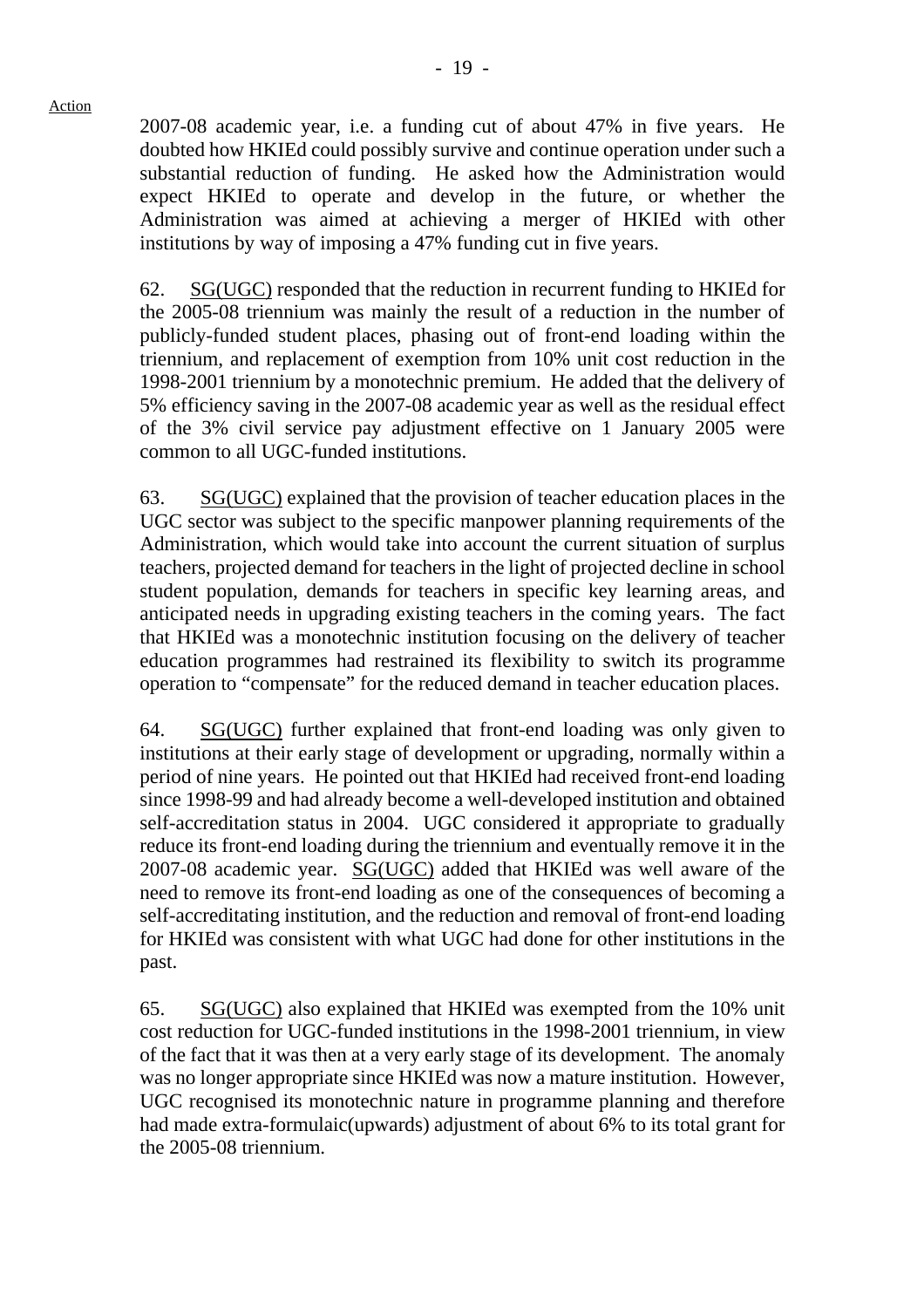66. Mr CHEUNG Man-kwong said that he had no objection to the 3% civil service pay adjustment and the proposed "0-0-X" model, i.e. recurrent saving up to 5% to be achieved from the 2007-08 academic year. He, however, considered it unfair and unrealistic to require HKIEd to continue operation under a 47% reduction of funding in five years. Mr CHEUNG further said that while there might be justifications for various funding cuts, the Administration should consider from a practical and operational perspective whether these cuts should be imposed on HKIEd at the same time. He suggested that the Administration should propose a fair and reasonable reduction in funding for HKIEd having regard to its special circumstances, and consider extending the timing for removing its front-end loading for the sake of the education sector. Mr CHEUNG also asked whether the Administration had proposed to reduce funding on in-service training programmes offered by HKIEd.

67. SEM responded that it would be unfair to Lingnan University and the Hong Kong University of Science and Technology if front-end loading were provided to HKIEd for more than nine years. He did not agree that HKIEd could not survive the proposed reduction in funding for the 2005-08 triennium. He pointed out that apart from UGC grants, there were huge amount of resources for the provision of professional development programmes for in-service school teachers to cope with the needs of education reform and curriculum reform including training on teaching Liberal Studies under the proposed new senior secondary curriculum. He considered that HKIEd should aim at obtaining new resources to provide appropriate development and upgrading programmes for serving teachers in support of the education reform and curriculum reform.

68. The Chairman asked whether HKIEd would be funded to provide professional development programmes for in-service teachers in support of the proposed reform in senior secondary education. SEM responded that HKIEd would have to propose appropriate and competitive professional programmes for in-service teachers in the light of the needs of the education reform and curriculum reform. SEM considered it fair that HKIEd should compete with other institutions for allocation of education resources.

69. Mr CHEUNG Man-kwong was of the view that the Administration should consider the different circumstances of individual institutions in proposing reduction of funding for the UGC sector. He requested the Administration to extend the timing for removing front-end loading for HKIEd having regard to its history of development. He pointed out that HKIEd had no strong views against reduction of funding for pre-service teacher training as a result of the decline in student population, but considered it unreasonable to reduce funding on programmes for in-service teachers. He suggested that the Administration should discuss with HKIEd to resolve the problem.

70. SEM responded that reduction in funding were also made for in-service teacher programmes in other UGC-funded institutions, and removal of front-end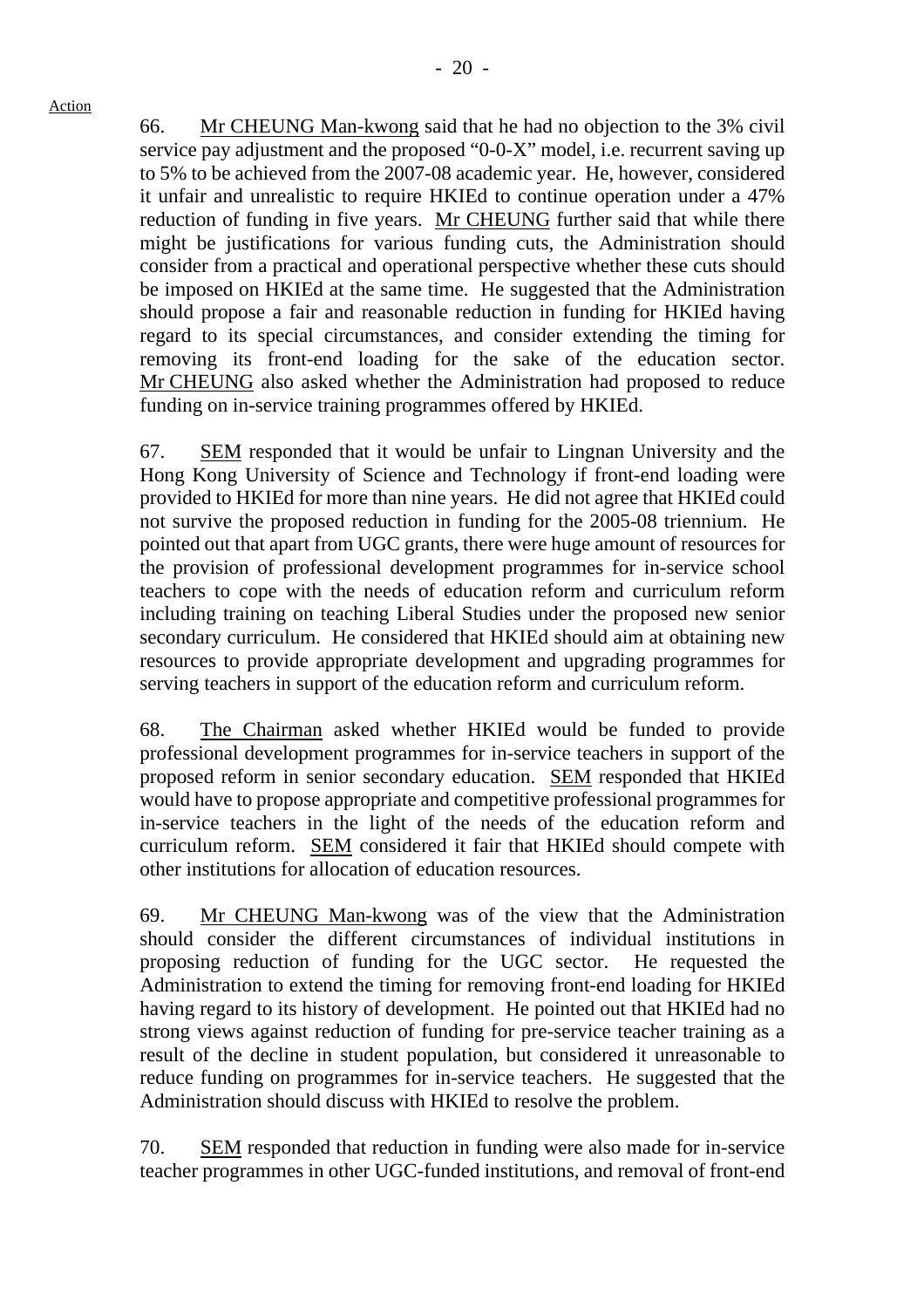loading for other UGC-funded institutions including Lingnan University which was smaller than HKIEd in student enrolment had all been made in eight or nine years.

71. Mr CHEUNG Man-kwong remarked that no institution had suffered from and could survive a 47% reduction of funding in five years. SEM responded that under the proposed reform in academic structure for junior and senior secondary education, there would be substantial demands for additional teachers in various teaching areas and professional development programmes for in-service teachers in the next few years. HKIEd should work out competitive programmes in the light of the current needs of the education sector and bid for additional allocations. SEM believed that the HKIEd management was well aware of the changing circumstances in education and should be able to propose suitable programmes to meet the needs of the teaching force.

72. Ms Audrey EU shared the view of Mr CHEUNG Man-kwong and said that a 47% reduction in funding in five years was too harsh for HKIEd to bear. She asked whether HKIEd should be recognised for having achieved self-accreditation status in 2004 by way of the earmarked grants for restructuring and collaboration activities.

73. SG(UGC) responded that the earmarked grants for re-structuring and collaboration activities was intended to encourage institutions to review their governance structure with the aim of improving internal efficiency, and to collaborate with each other to improve quality and cost-effectiveness in the provision of higher education. The grants were not intended for rewarding achievements in the course of normal institutional development such as becoming a self-accreditating institution. He added that in the first round of the allocation exercise for the earmarked grants for re-structuring and collaboration, funding had been provided for three re-structuring and two collaboration proposals. UGC welcomed applications from HKIEd in the second round of the allocation exercise for provision of grants amounting between \$10 million to \$25 million each.

74. Ms Audrey EU remarked that in achieving the self-accreditation status in the provision of teacher education, HKIEd had fulfilled its major role in the higher education sector stated in the UGC document entitled "To make a difference, To move with the times". She considered that in recognition of such achievement, the Administration should consider providing some special grants to HKIEd and exercise flexibility in removing the front-end loading for HKIEd.

75. Referring to the submission from the Academic Staff Association of HKIEd [LC Paper No. CB(2)517/04-05(01)], Ms Audrey EU asked whether 60% of the reduction in funding arising from an estimated decrease in student number in the 2005-08 triennium fell in the area of in-service professional upgrading. She pointed out that according to the submission, there were a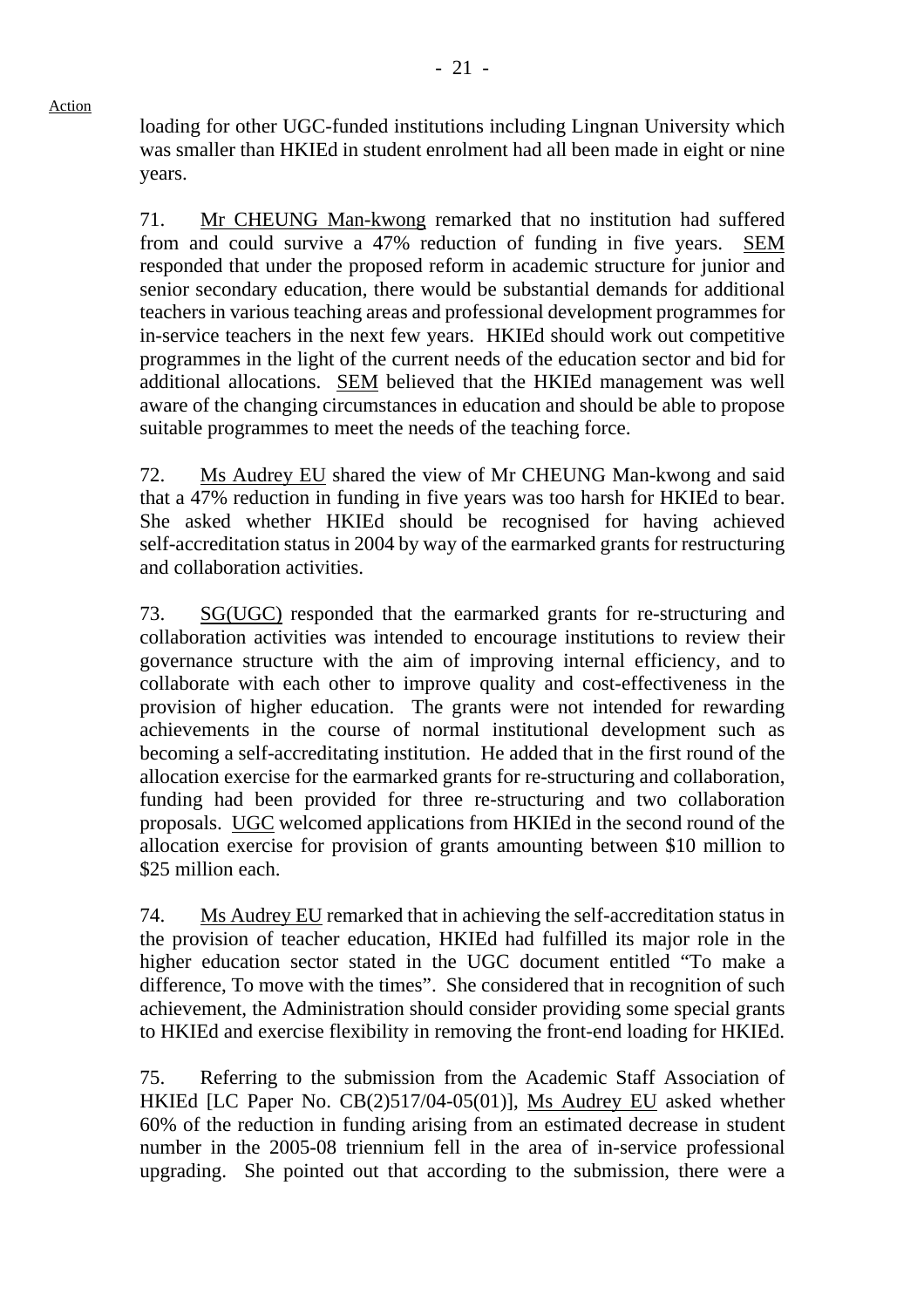reduction of full-time equivalent places for in-service school teachers from 478 in 2004-05 to 350 in 2007-08 and a reduction of upgrading programme places for teachers in early childhood education from 780 in 2004-05 to 340 in 2007-08.

- 22 -

76. SEM responded that the demand for in-service teacher training places was decreasing as more and more serving teachers had acquired a Bachelor of Education degree and completed the Postgraduate Diploma or Certificate in Education (PGDE or PCEd). He pointed out that at the moment, about 53% and 80% of teachers in primary and secondary schools respectively had both degree and teacher training qualifications. SEM considered that as a long-term development strategy, HKIEd should aim at operating more programmes relating to secondary education through strategic collaborations with other institutions such as collaborating with the Hong Kong Polytechnic University and the Hong Kong University of Science and Technology to provide two-year professional development programmes for their graduates in education. He added that despite the decline in student population, the overall quality of primary school teachers had improved considerably in recent years.

77. Ms Audrey EU suggested that the Administration and UGC should discuss with HKIEd the provision of upgrading programmes for in-service teachers in early childhood education before the special meeting on 11 January 2005. The Chairman added that as no UGC-funded institution had suffered from a 47% reduction of funding in five years before, the Administration should re-consider the reduction of funding for HKIEd and where appropriate, give special consideration to the circumstances of HKIEd. SEM responded that HKIEd should proactively pursue deep collaboration in its areas of strength with other institutions to enhance the higher education system in Hong Kong. The Administration would provide additional funding to HKIEd for its proposals on deep collaborations with other institutions in support of the education and curriculum reforms.

78. Dr Fernando CHEUNG expressed regret about the adoption of a self-financing policy for the provision of sub-degree and taught postgraduate programmes in UGC-funded institutions. He pointed out that the policy had adversely affected in-service teachers and working adults in pursuit of further education opportunities. Dr CHEUNG also shared the concern of Mr CHEUNG Man-kwong and Ms Audrey EU about the adverse impact of the 47% reduction in funding on HKIEd. He considered that the substantial funding cut would force HKIEd to consider strategic restructuring in staff establishment and salary administration including reduction in staff establishment and salaries. He suggested that the Administration should collaborate with UGC to ensure that the normal operation of HKIEd would not be jeopardised by the need to reduce recurring funding for the UGC sector in the face of fiscal deficits. SEM reiterated that HKIEd should review its operation and propose new programmes for pre-service and in-service teachers in the light of the changing educational needs.

Action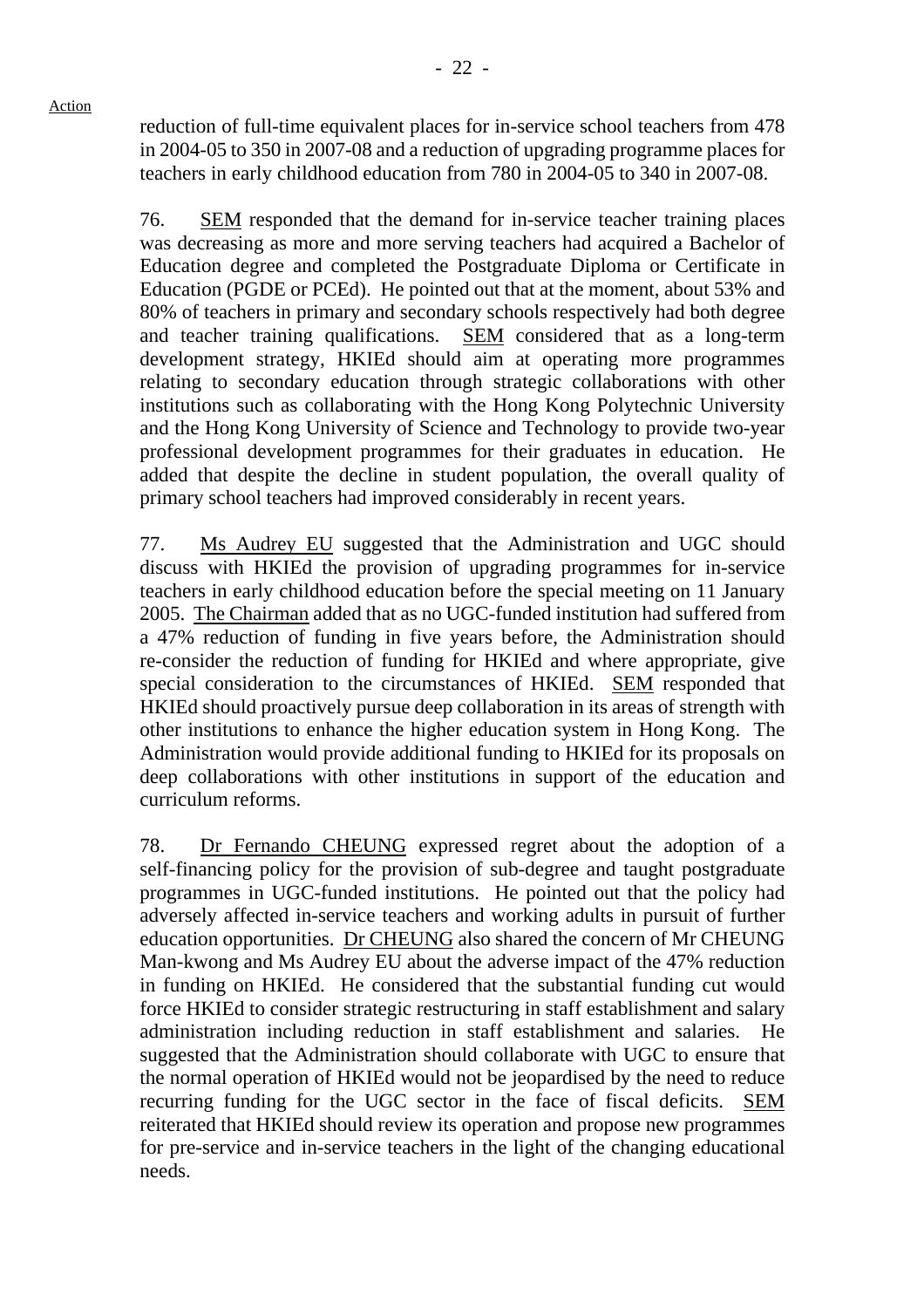79. Mr LEUNG Kwan-yuen considered that the Administration should collaborate with HKIEd management to ensure HKIEd's continuous operation in the future. He suggested that the HKIEd management should present more information and figures in respect of the impact of the reduction in funding on the long term operation of HKIEd at the special meeting on 11 January 2005.

80. Mr Norman NGAI of HKIEd said that HKIEd management would explain at the meeting on 11 January 2005 the financial difficulties of HKIEd in the face of a 47% reduction of funding in five years. He considered that UGC should also elaborate on its calculation on the allocation of recurrent funding to HKIEd for the 2005-08 triennium in detail.

81. Mr Norman NGAI of HKIEd further pointed out that the front-end loading for HKIEd was reduced from the 2004-05 academic year and would be removed in the 2007-08 academic year, i.e. over a period of four years instead of nine years. SG(UGC) explained that the same duration for reduction of front-end loading from the maximum entitlement to zero had been adopted for other institutions.

# Increase of university fees

82. Ms Audrey EU asked whether the proposed increase in university fees in the consultation document entitled "Reforming the academic structure for senior secondary education and higher education" would increase the existing cost recovery ratio of undergraduate programmes from 18% to 26-27% in HKIEd as stated in the submission of the Academic Staff Association of HKIEd.

83. SG(UGC) responded that while the overall indicative tuition fees for UGC-funded programmes were set with reference to the policy to achieve a cost recovery ratio of 18%, the actual recovery ratio would vary from institution to institution as the student unit costs of individual programmes offered by institutions were not the same. Whether a policy on differential fees should be adopted for undergraduate programmes would have to be decided by the community as a whole. He understood that the Administration might consider the matter in the light of the views received from the current consultation on the proposed new academic structure for higher education.

84. Dr Fernando CHEUNG asked whether the Administration would consider the adoption of a uniform cost-recovery ratio for all UGC-funded institutions. SEM responded that a uniform cost recovery ratio for all institutions would mean the adoption of differential fees for university programmes, which would in turn increase the financial burden of students in certain disciplines such as medical and engineering studies.